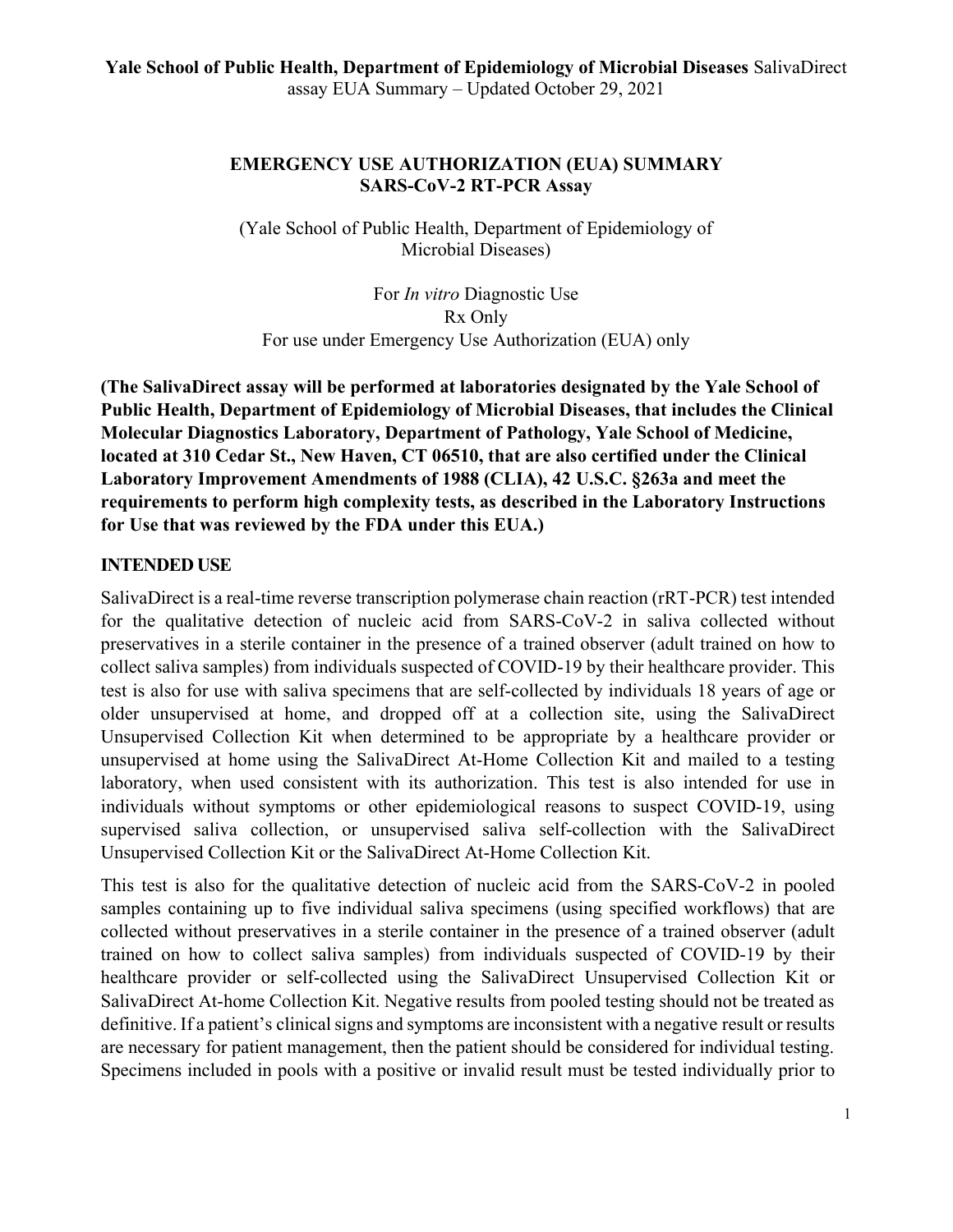reporting a result. Specimens with low viral loads may not be detected in sample pools due to the decreased sensitivity of pooled testing.

Testing is limited to laboratories designated by the Yale School of Public Health, Department of Epidemiology of Microbial Diseases, that includes the Clinical Molecular Diagnostics Laboratory, Department of Pathology, Yale School of Medicine, located at 310 Cedar St., New Haven, CT 06510, that are also certified under the Clinical Laboratory Improvement Amendments of 1988 (CLIA), 42 U.S.C. §263a and meet the requirements to perform high complexity tests.

Results are for the detection and identification of SARS-CoV-2 RNA. The SARS-CoV-2 RNA is generally detectable in saliva specimens during the acute phase of infection. Positive results are indicative of the presence of SARS-CoV-2 RNA. Clinical correlation with patient history and other diagnostic information is necessary to determine patient infection status. Positive results do not rule out bacterial infection or co-infection with other viruses. The agent detected may not be the definite cause of disease. Laboratories within the United States and its territories are required to report all results to the appropriate public health authorities.

Negative results do not preclude SARS-CoV-2 infection and should not be used as the sole basis for patient management decisions. Negative results must be combined with clinical observations, patient history, and epidemiological information. Negative results for SARS-CoV-2 RNA from saliva should be confirmed by testing of an alternative specimen type if clinically indicated.

SalivaDirect is intended for use by qualified clinical laboratory personnel specifically instructed and trained in the techniques of RT-qPCR and in vitro diagnostic procedures. The assay is only for use under the Food and Drug Administration's Emergency Use Authorization.

# **DEVICE DESCRIPTION AND TEST PRINCIPLE**

# **SARS-CoV-2 Assay**

**SalivaDirect** is an RNA-extraction free, dualplex RT-qPCR method for SARS-CoV-2 detection. It can be broadly implemented as it (1) does not require saliva collection tubes containing preservatives, (2) does not require specialized equipment for nucleic acid extraction, and (3) is validated for use with products from multiple vendors. Thus, the simplicity and flexibility of SalivaDirect means that it is not as affected by supply chain bottlenecks as some other assays. The method is nucleic acid extraction-free, which enables testing of low volume and minimally processed saliva in dualplex RT-qPCR for SARS-CoV-2 detection. Saliva is first treated with proteinase K followed by a heat inactivation step and is then directly used as input in the dualplex RT-qPCR test using validated primer and probe sets (2019-nCoV N1 and RP) developed by the US CDC. The human *Ribonuclease P* (RP) probe was modified with a different fluorophore so that the primer/probe set could be combined in a dualplex assay, reducing the number of tests to 1 assay with 2 sets.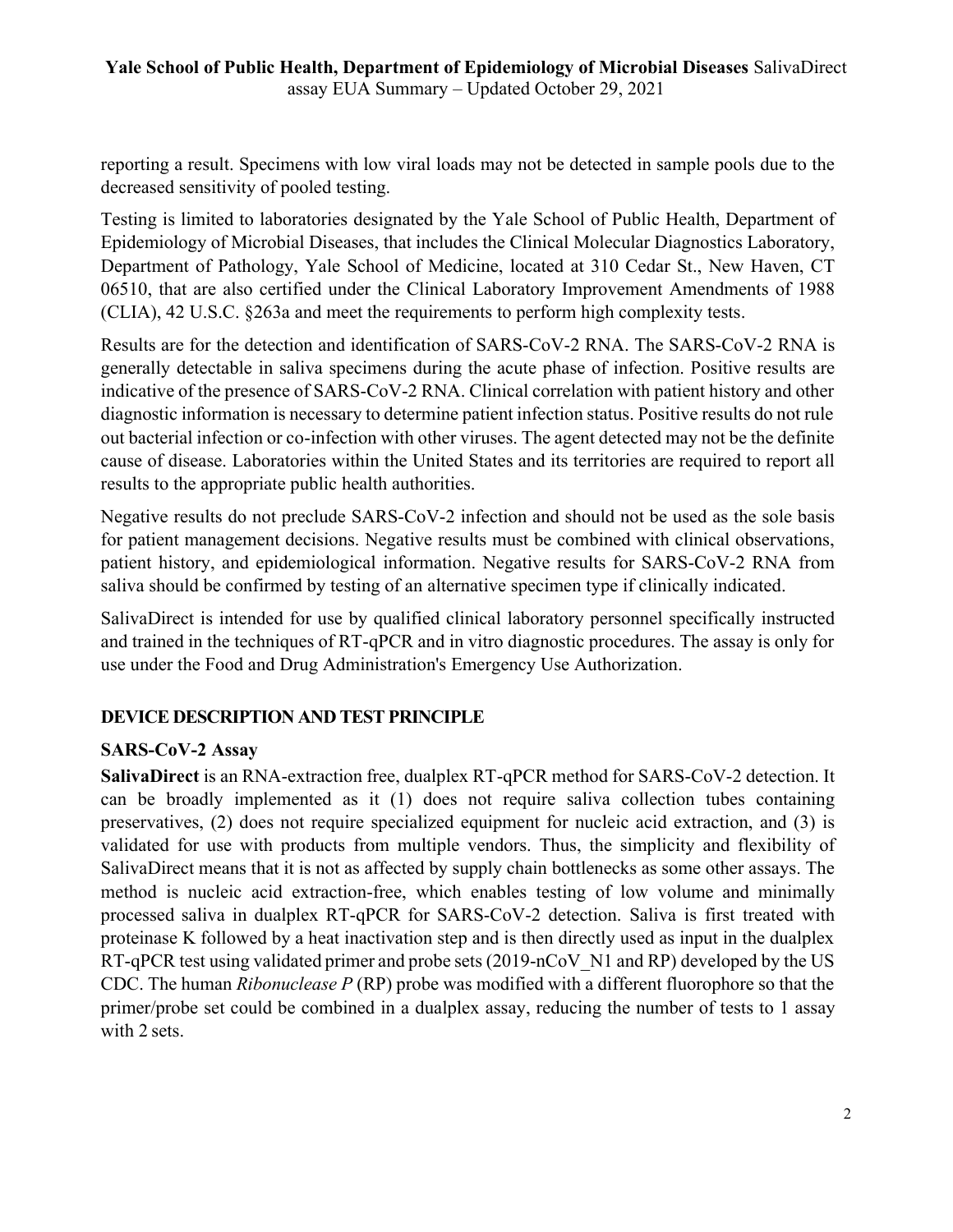The SalivaDirect assay is authorized for use with the SalivaDirect At-Home Collection Kit, which was authorized for use in a separate EUA (EUA210243), as well as the SalivaDirect Unsupervised Collection Kit, authorized in the current EUA.

# **SalivaDirect Unsupervised Collection Kit**

The SalivaDirect Unsupervised Collection Kit enables the self-collection of a saliva specimen in a sterile container that will be sent to a laboratory designated by the Yale School of Public Health as authorized to run the SalivaDirect Assay when determined to be appropriate by a healthcare provider. The kit collects viral RNA saliva specimens and can be used for the short-term room temperature storage of a sample. The SalivaDirect Unsupervised Collection Kit is a non-invasive alternative for collection of viral RNA by/from individuals who are suspected of COVID-19 by their healthcare provider.

The self-collection kit consists of one of four different options for obtaining saliva specimens:

- Short straw (5-6 cm in length or of similar dimensions to the Salimetrics Saliva Collection Aid, catalog #5016.02 or the Mirimus SalivaClear Collection Kit, catalog #800100)
- Funnel
- Bulb Transfer Pipette (1 mL)
- Pipette Tip  $(1000 \mu l)$

The SalivaDirect Unsupervised Collection kit will include the following components:

In a zip-lock bag (or similar):

- Self-collection instructions
- One identifying information form for patients to record their name, date of birth and date and time of sample collection (to be created and provided by the test laboratory)
- One of four different devices for obtaining saliva specimens
- One sterile plastic tube (1 to 5 mL in volume)
- · One biohazard bag for specimen transport
- One alcohol wipe.

# **SALIVADIRECT UNSUPERVISED COLLECTION KIT ORDERING, PROCESSING AND MEDICAL OVERSIGHT**

The unsupervised collection of saliva samples for use with the SalivaDirect assay can only occur for patients who have been previously qualified by their healthcare provider as needing SARS-CoV-2 testing. The healthcare provider will submit a prescription for testing to the designated laboratories authorized to run the SalivaDirect assay. The designated laboratories will then be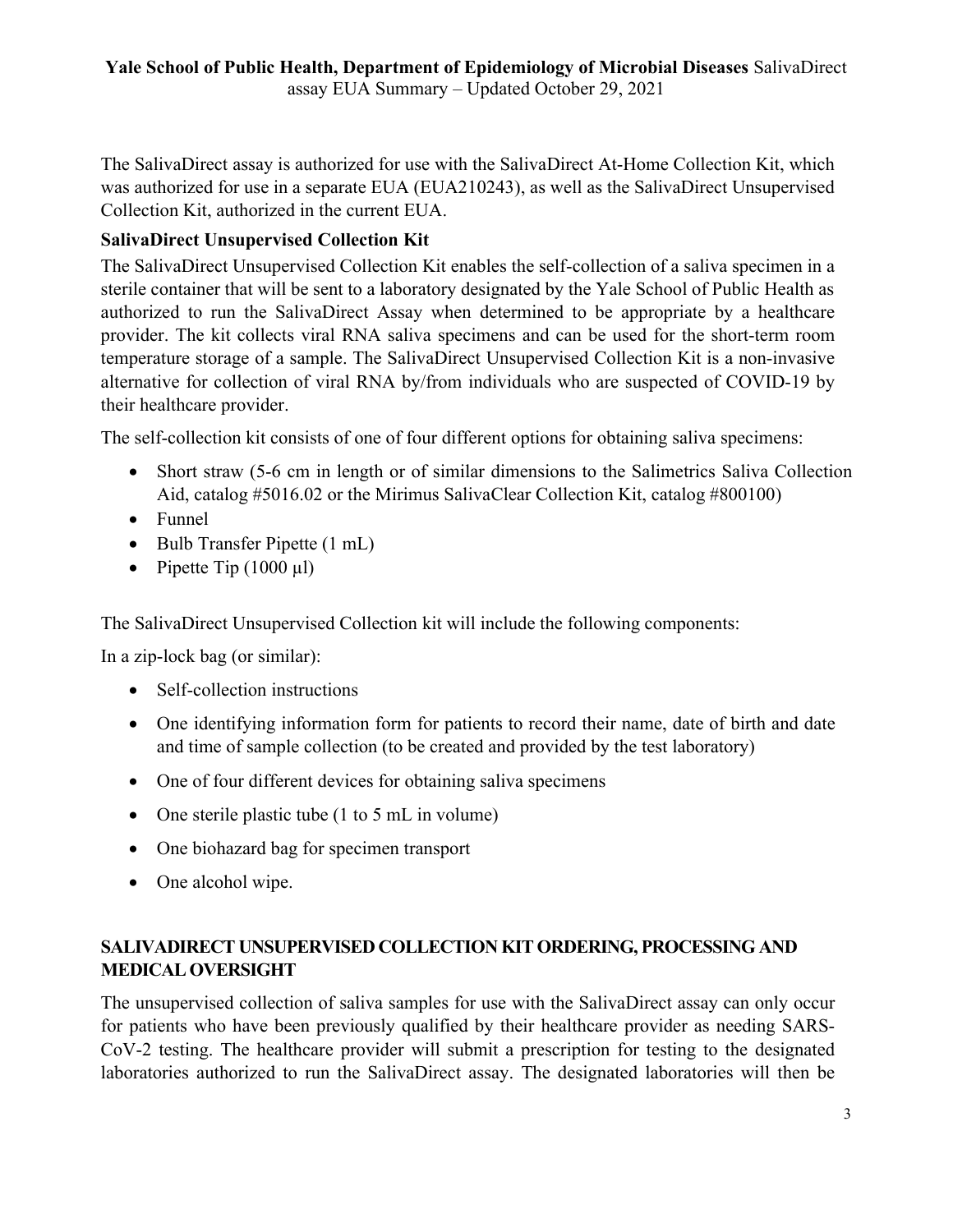responsible for preparing the collection kits as described in the Instructions for Use and providing the Unsupervised Collection Kit to those individuals for whom testing has been ordered. The Unsupervised Collection Kit will contain one of the four authorized devices for obtaining the saliva specimens, one saliva collection tube, a form to gather identifying information (name, date of birth, date/time of sample collection), the unobserved self-collection instructions, a biohazard bag for specimen transport, and an alcohol wipe for contamination issues. The designated laboratory will also be responsible for informing the individual where to return the sample (i.e., the sample could be dropped off at the lab or a specified collection box for that lab; however, **the sample will not be mailed nor shipped**). Test results will then be communicated back to the ordering physician.

#### **RT-qPCR INSTRUMENTS USED WITH TEST**

| Vendor       | <b>Instrument</b>                         | <b>Software</b>                                                                          |
|--------------|-------------------------------------------|------------------------------------------------------------------------------------------|
| Bio-Rad      | CFX96 Touch Real-Time PCR Detection       | Bio-Rad CFX Maestro 1.1                                                                  |
|              | System                                    | V4.1.2435.1219                                                                           |
| Bio-Rad      | CFX384 Touch Real-Time PCR                | Bio-Rad CFX Maestro 1.1                                                                  |
|              | Detection System                          | V4.1.2435.1219                                                                           |
| ThermoFisher | Applied Biosystems StepOne Real-Time      | StepOne Software v2.3                                                                    |
| Scientific   | PCR System                                |                                                                                          |
| ThermoFisher | Applied Biosystems StepOne Plus Real-     | StepOne and StepOnePlus Software v2.3                                                    |
| Scientific   | Time PCR System                           |                                                                                          |
| ThermoFisher | Applied Biosystems 7500 Fast Real-Time    | 7500 Software                                                                            |
| Scientific   | PCR System                                | v2.3                                                                                     |
| ThermoFisher | Applied Biosystems 7500 Fast Dx Real-Time | 7500 Fast System SDS software v1.4.1                                                     |
| Scientific   | PCR System                                |                                                                                          |
| ThermoFisher |                                           | Applied Biosystems PRISM 7000 Real-Time PRISM 7000 Sequence Detection System version 1.0 |
| Scientific   | PCR System                                |                                                                                          |
| ThermoFisher | ABI QuantStudio 5 Real-Time PCR system    | QuantStudio Design and Analysis Software v2.4.3                                          |
| Scientific   | (96 or 384 well format)                   |                                                                                          |
| ThermoFisher | ABI QuantStudio 6 Real-Time PCR system    | QuantStudio Design and Analysis Software v2.4.3                                          |
| Scientific   | (96 or 384 well format)                   |                                                                                          |
| ThermoFisher | ABI QuantStudio 7 Pro Real-Time PCR       | QuantStudio Design and Analysis Software v2.4.3                                          |
| Scientific   | system (96 or 384 well format)            |                                                                                          |
| ThermoFisher | ABI QuantStudio 7 Flex Real-Time PCR      | QuantStudio Design and Analysis Software v2.4.3                                          |
| Scientific   | system (96 or 384 well format)            |                                                                                          |
| ThermoFisher | ABI QuantStudio 12K Flex Real-Time PCR    | QuantStudio Design and Analysis Software v2.4.3                                          |
| Scientific   | system (384 well format)                  |                                                                                          |
| ThermoFisher | ABI QuantStudio Dx Real-Time PCR system   | QuantStudio Design and Analysis Software v2.4.3                                          |
| Scientific   | (96 well format)                          |                                                                                          |
| Ubiquitome   | Liberty16                                 | Liberty16 App Version 1.8 (iOS)                                                          |
| Roche        | Cobas Z480                                | User Defined Workflow for cobas z 480                                                    |
| Roche        | LightCycler 480                           | LightCycler 480 Software, Version 1.5                                                    |

SalivaDirect should be used with the following RT-qPCR instruments: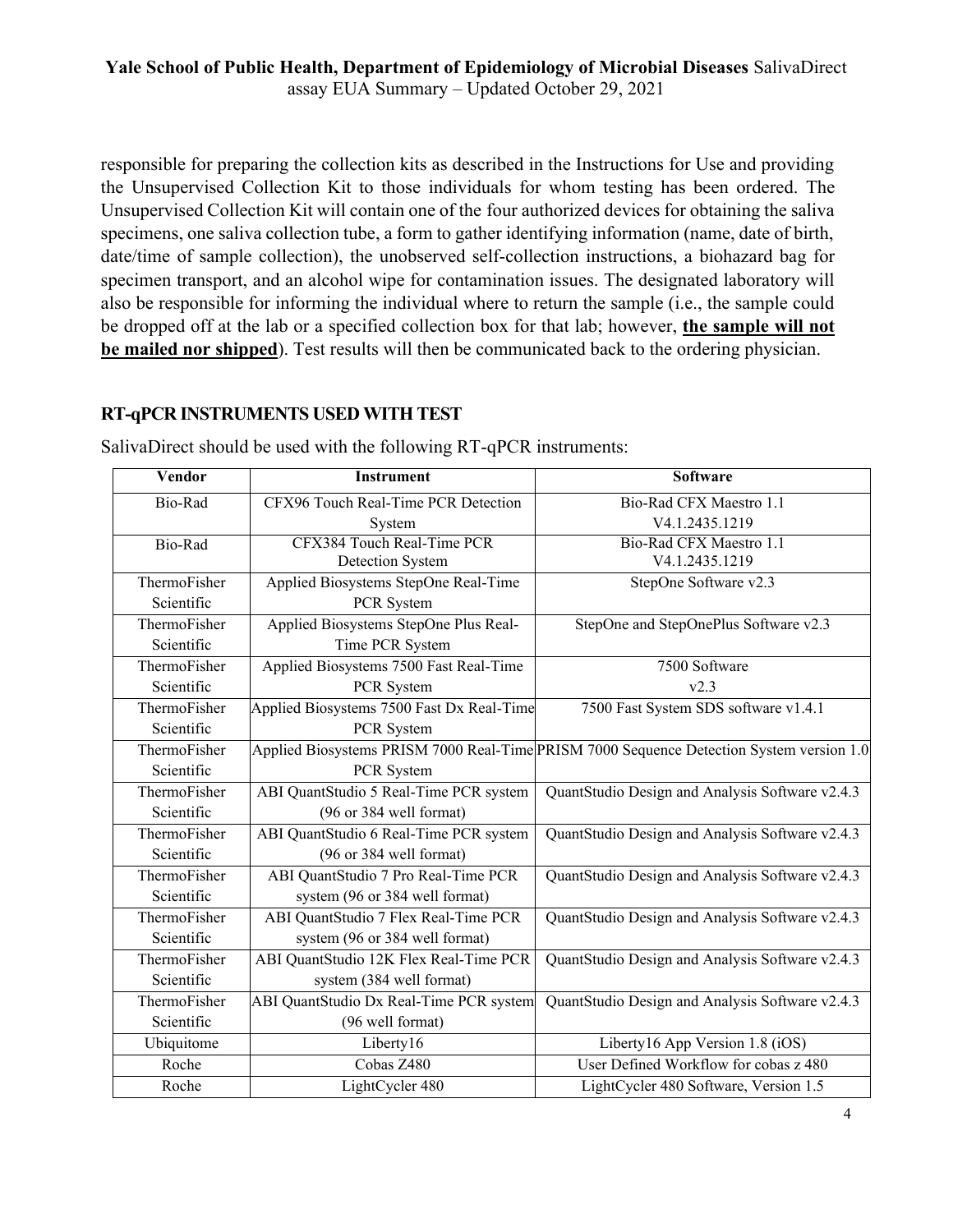| Vendor        | Instrument                  | <b>Software</b>                               |
|---------------|-----------------------------|-----------------------------------------------|
| CHAI          | Open qPCR                   | Open qPCR software (HTML5/JavaScript web app) |
| Analytik Jena | <i>a</i> Tower              | qPCRsoft version 2.2                          |
| Agilent       | AriaMX Real-Time PCR System | N/A (fully integrated)                        |

# **INSTRUMENTS AND MATERIALS USED WITH SALIVADIRECT TEST IN THE HAMILTON AUTOMATED PROTOCOL (INSTRUCTIONS FOR USE, APPENDIX C)**

The Hamilton automated protocol for SalivaDirect as detailed in Appendix C of the Instructions for Use should be used with the following instruments and materials:

| Vendor                    | Item                                                                                     | Catalog#          |
|---------------------------|------------------------------------------------------------------------------------------|-------------------|
| Hamilton                  | Vantage 2.0 liquid handling robot equipped with 96-channel head and 8-channel            |                   |
|                           | spanner head. The Hamilton Venus 4 software package used for instrument<br>configuration |                   |
|                           | programming and operation via the "Venus on Vantage" software utility.                   |                   |
| <b>Applied Biosystems</b> | 384-Well Polypropylene PCR plate                                                         | 4343814           |
| Hamilton                  | $50 \mu L$ filtered pipette tips                                                         | 235948            |
| ThermoFisher              | 1 mL sterile-internal threaded tube                                                      | 3741              |
| Hamilton                  | 96 well PCR FramePlate                                                                   | 814302            |
| Hamilton                  | LabElite DeCapper SL                                                                     | 193602            |
| Rainin                    | BenchSmart 96-200 Semi-automated pipette system                                          | <b>BST 96-200</b> |

# **INSTRUMENTS AND MATERIALS USED WITH SALIVADIRECT TEST IN THE TECAN FLUENT 780 AUTOMATED PROTOCOL (INSTRUCTIONS FOR USE, APPENDIX D)**

The Tecan Fluent 780 automated protocol for SalivaDirect as detailed in Appendix D of the Instructions for Use should be used with the following instruments and materials:

| Vendor                        | <b>Item</b>                                                            | Catalog #      |
|-------------------------------|------------------------------------------------------------------------|----------------|
|                               | Fluent® 780 liquid handling robot equipped utilizing the FluentControl | Custom         |
| Tecan U.S. Group, Inc.        | software package for instrument programming and operation              | Configuration  |
|                               | Fluent ID Barcode Scanners                                             | 30042504       |
| Tecan U.S. Group, Inc.        |                                                                        | 30042505       |
| Tecan U.S. Group, Inc.        | Flexible Channel Arm (FCA) 8-Channel, Standard fixed tips              | 30042145       |
| Tecan U.S. Group, Inc.        | Robotic Gripper Arm (RGA) Long Z, Regular Finger                       | 30042405       |
| Tecan U.S. Group, Inc.        | Runner, Eppendorf 2.0mL 1x32 Safe-Lock Tubes                           | 30042509       |
| <b>QInstruments GmbH</b>      | Heated Adapter Plate BioShake 3000-T ELM                               | 30127732       |
| Agilent Technologies, Inc.    | PlateLoc Thermal Microplate Sealer                                     | 30135829       |
| Eppendorf North America, Inc. | Safe-Lock Eppendorf Tubes (2.0mL)                                      | 022363352      |
| Bio-Rad Laboratories, Inc.    | Bio-Rad Hard-Shell PCR Plates 96-well, thin wall                       | <b>HSP9601</b> |

# **INSTRUMENTS AND MATERIALS USED WITH SALIVADIRECT TEST IN THE TECAN FLUENT 480 ASSISTED RT-qPCR PREPARATION PROTOCOL(INSTRUCTIONS FOR USE, APPENDIX E)**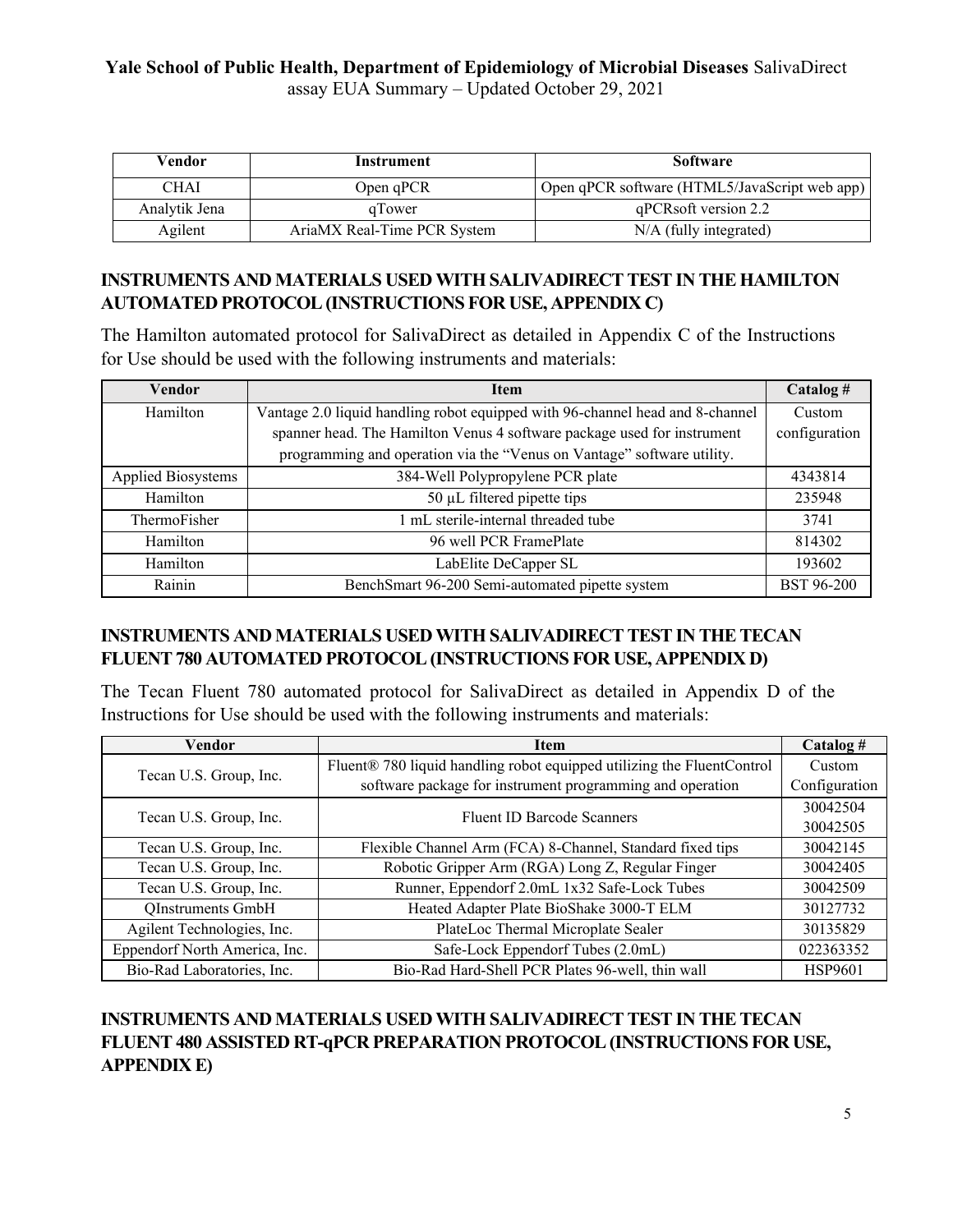The Tecan Fluent 480 assisted RT-qPCR preparation for SalivaDirect as detailed in Appendix E of the Instructions for Use should be used with the following instruments and materials:

| Vendor                    | <b>Item</b>                                                            | Catalog #     |
|---------------------------|------------------------------------------------------------------------|---------------|
| TECAN U.S.                | Fluent® 480 liquid handling robot equipped utilizing the FluentControl | Custom        |
|                           | software package for instrument programming and operation              | Configuration |
| <b>TECANU.S.</b>          | Flexible Channel Arm (FCA) 8-Channel, Standard fixed tips              | 30042145      |
| <b>TECANU.S.</b>          | Multiple Channel Arm (MCA)                                             | 30042350      |
| TECAN U.S.                | MCA Head Adapter: Tipblock 96 tips, 125 µl                             | 30032066      |
| <b>Applied Biosystems</b> | MicroAmp® Fast Optical 96-Well Reaction Plate with Barcode (0.1mL)     | 4483485       |
| <b>Applied Biosystems</b> | MicroAmp® Optical 384-Well Reaction Plate with Barcode                 | 4309849       |

#### **REAGENTS AND MATERIALS**

Designated laboratories should refer to the SalivaDirect website for a list of qualified reagent lots.

| Vendor                        | Item                                            | <b>Catalog number</b> | Quantity  | # Reactions       |
|-------------------------------|-------------------------------------------------|-----------------------|-----------|-------------------|
|                               | Order one of the following Proteinases K        |                       |           |                   |
| ThermoFisher<br>Scientific    | MagMAX Viral/Pathogen<br>Proteinase K           | A42363                | $10$ mL   | 4,000 reactions   |
| New England<br><b>Biolabs</b> | Proteinase K, Molecular<br><b>Biology Grade</b> | P8107S                | 2 mL      | 320 reactions     |
| AmericanBio                   | Proteinase K                                    | AB00925               | $100$ mg  | 800 reactions     |
|                               | Order one of the following RT-qPCR kits         |                       |           |                   |
| New England                   | Luna Universal Probe One-                       | E3006S                | 2 mL      | 200 reactions     |
| <b>Biolabs</b>                | Step RT-qPCR (2x) Kit                           | E3006L                | 5mL       | 500 reactions     |
|                               |                                                 | E3006X                | $10$ mL   | 1,000 reactions   |
|                               |                                                 | E3006E                | $25$ mL   | 2,500 reactions   |
| New England                   | Luna Probe One-Step RT-                         | M3019S                | $1.06$ mL | 200 reactions     |
| <b>Biolabs</b>                | qPCR 4x Mix with UDG<br>(for use with 384-well  | M3019L                | $2.5$ mL  | 500 reactions     |
|                               | format PCR instruments)                         | M3019X                | 5mL       | 1,000 reactions   |
|                               |                                                 | M3019E                | $10.5$ mL | 2,500 reactions   |
| Bio-Rad                       | Reliance One-Step                               | 12010176              | 1 mL      | 200 reactions     |
|                               | Multiplex RT-qPCR<br>Supermix                   | 12010220              | 5mL       | 1,000 reactions   |
|                               |                                                 | 12010221              | $10$ mL   | 2,000 reactions   |
| ThermoFisher                  | TaqPath 1-Step RT-qPCR                          | A15299                | 5 mL      | 1,000 reactions   |
| Scientific                    | Master Mix, GC                                  | A15300                | $10$ mL   | $2,000$ reactions |
| Quantabio                     | UltraPlex 1-Step ToughMix                       | 95166-100             | 500 µl    | 100 reactions     |
|                               |                                                 | 95166-500             | $2.5$ mL  | 500 reactions     |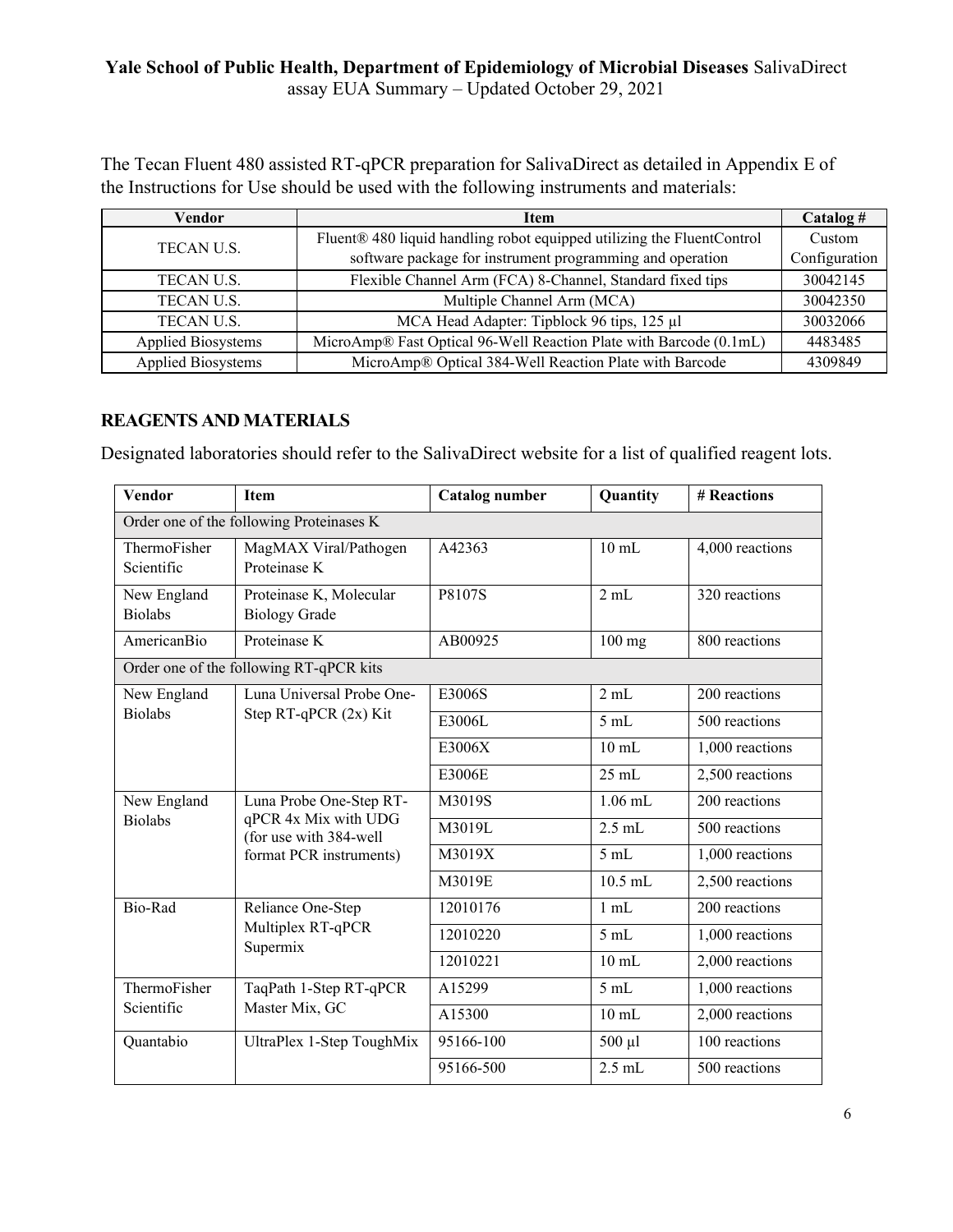| Vendor                    | Item                                                                                             | <b>Catalog number</b> | Quantity    | # Reactions                                 |
|---------------------------|--------------------------------------------------------------------------------------------------|-----------------------|-------------|---------------------------------------------|
|                           |                                                                                                  | 95166-01K             | 5mL         | 1,000 reactions                             |
| GS Biomark,<br><b>LLC</b> | 2X Inhibitaq Multiplex<br>HotStart Master Mix                                                    | BM-ITMP-MM-1000       | $1$ mL      | 1,000 reactions<br>$(100 \text{ per tube})$ |
|                           | Direct RT Mix<br>(order with the Master Mix)                                                     | <b>BM-DRT-1000</b>    | $250$ µl    | 1,000 reactions<br>(200 per tube)           |
|                           | Order one of the following primer and probe sets                                                 |                       |             |                                             |
| Eurofins<br>Genomics      | SalivaDirect primer and<br>probe set (complete set of<br>the 6 primers and probes),<br>Cy5 probe | 12YS-010YST           | 50-100 nmol | 12,500 reactions                            |
|                           | SalivaDirect primer and<br>probe set (complete set of<br>the 6 primers and probes),<br>HEX probe | 12YS-000YST           | 50-100 nmol | 12,500 reactions                            |
| <b>Integrated DNA</b>     | nCOV N1 Forward Primer                                                                           | 10006821              | 50 nmol     | 6,250 reactions                             |
| Technologies              | Aliquot                                                                                          | 10006830              | 100 nmol    | 12,500 reactions                            |
|                           | nCOV N1 Reverse Primer                                                                           | 10006822              | 50 nmol     | 6,250 reactions                             |
|                           | Aliquot                                                                                          | 10006831              | 100 nmol    | 12,500 reactions                            |
|                           | nCOV N1 Probe Aliquot                                                                            | 10006823              | 25 nmol     | 6,250 reactions                             |
|                           |                                                                                                  | 10006832              | 50 nmol     | 12,500 reactions                            |
|                           | <b>RNase P Forward Primer</b>                                                                    | 10006827              | 50 nmol     | 16,600 reactions                            |
|                           | Aliquot                                                                                          | 10006836              | 100 nmol    | 33,300 reactions                            |
|                           | RNase P Reverse Primer                                                                           | 10006828              | 50 nmol     | 16,600 reactions                            |
|                           | Aliquot                                                                                          | 10006837              | 100 nmol    | 33,300 reactions                            |
|                           | RNase P Probe                                                                                    | Custom order (Cy5)    | 25 nmol     | 6,250 reactions                             |
|                           |                                                                                                  | Custom order (Cy5)    | 50 nmol     | 12,500 reactions                            |
|                           |                                                                                                  | 10007061 (ATTO647)    | 25 nmol     | 6,250 reactions                             |
|                           |                                                                                                  | 10007062 (ATTO647)    | 50 nmol     | 12,500 reactions                            |
| <b>LGC</b> Biosearch      | nCOV_N1 Forward Primer                                                                           | $nCoV-N1-F-100$       | 100 nmol    | 12,500 reactions                            |
| Technologies              |                                                                                                  | nCoV-N1-F-1000        | $1000$ nmol | 125,000 reactions                           |
|                           | nCOV N1 Reverse Primer                                                                           | $nCoV-N1-R-100$       | 100 nmol    | 12,500 reactions                            |
|                           |                                                                                                  | nCoV-N1-R-1000        | $1000$ nmol | 125,000 reactions                           |
|                           | nCOV N1 Probe                                                                                    | $nCoV-N1-P-25$        | 25 nmol     | 6,250 reactions                             |
|                           |                                                                                                  | nCoV-N1-P-250         | 250 nmol    | 62,500 reactions                            |
|                           | <b>RNase P Forward Primer</b>                                                                    | $RNP-F-20$            | 20 nmol     | 6,660 reactions                             |
|                           |                                                                                                  | <b>RNP-F-100</b>      | 100 nmol    | 33,300 reactions                            |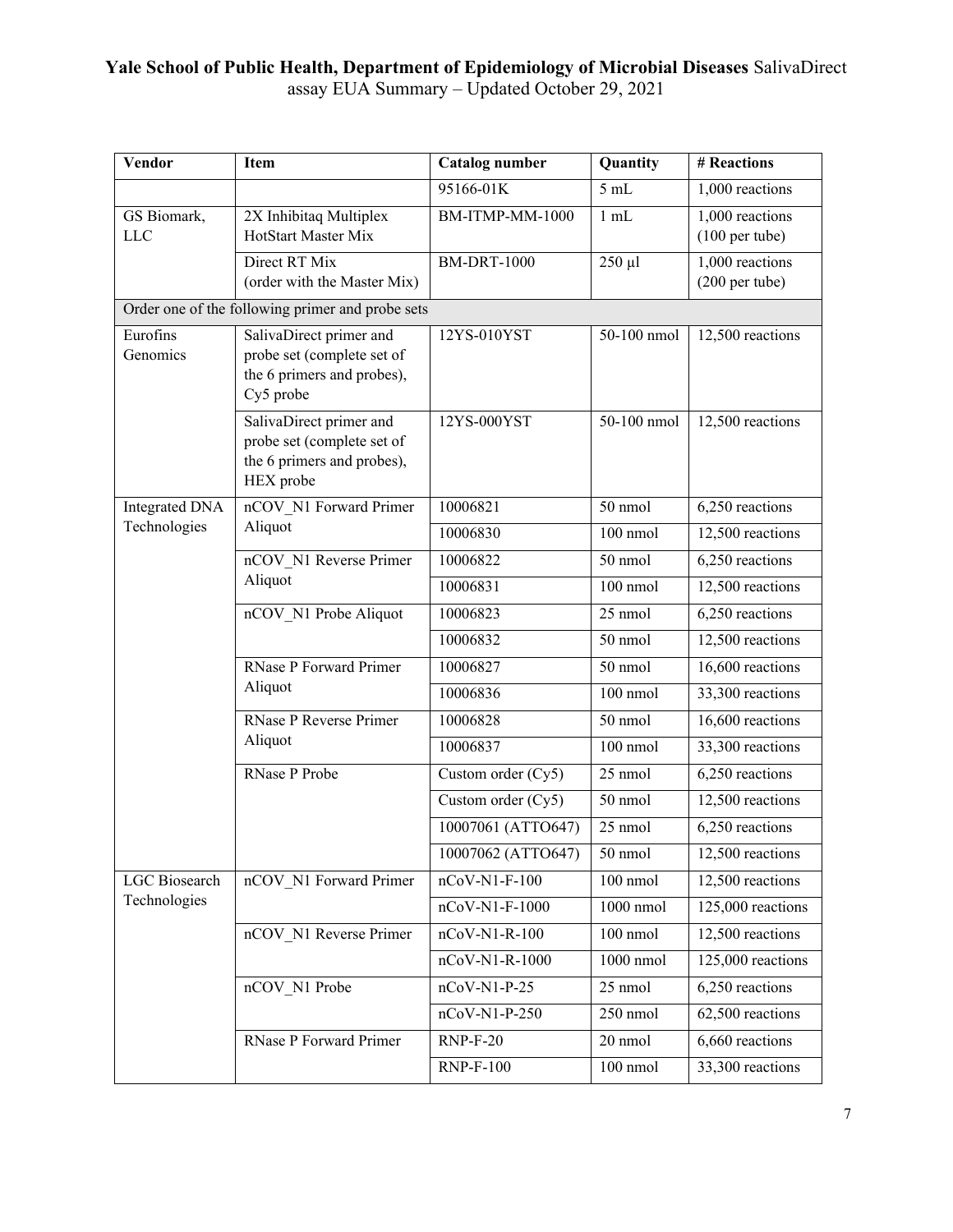| Vendor                                | Item                                                                    | Catalog number    | Quantity         | # Reactions       |  |
|---------------------------------------|-------------------------------------------------------------------------|-------------------|------------------|-------------------|--|
|                                       |                                                                         | <b>RNP-F-1000</b> | 1000 nmol        | 333,300 reactions |  |
|                                       | <b>RNase P Reverse Primer</b>                                           | $RNP-R-20$        | 20 nmol          | 6,660 reactions   |  |
|                                       |                                                                         | <b>RNP-R-100</b>  | 100 nmol         | 33,300 reactions  |  |
|                                       |                                                                         | <b>RNP-R-1000</b> | 1000 nmol        | 333,300 reactions |  |
|                                       | <b>RNase P Probe</b>                                                    | RNP-PQ670-25      | $25 \text{ mol}$ | 6,250 reactions   |  |
|                                       |                                                                         | RNP-PQ670-250     | $250$ nmol       | 62,500 reactions  |  |
| GS Biomark,<br><b>LLC</b>             | N1 RP Primer/Probe Mix<br>(Primers and probes come<br>pre-mixed)        | BM-N1F-100-550uL  | 20X              | 550 reactions     |  |
| Lighthouse Lab<br>Services            | SalivaNow SARS-CoV-2<br>Assay<br>(Primers and probes come<br>pre-mixed) | 9731816-S         | $\overline{a}$   | 2,000 reactions   |  |
|                                       | Order one of the following nuclease-free waters                         |                   |                  |                   |  |
| <b>Integrated DNA</b>                 | Nuclease-free water                                                     | 11-04-02-01       | $20$ mL          |                   |  |
| Technologies                          |                                                                         | $11-05-01-14$     | 300 mL           |                   |  |
|                                       |                                                                         | 11-05-01-04       | 1 <sub>L</sub>   |                   |  |
| New England                           | Nuclease-free water                                                     | <b>B1500S</b>     | $25$ mL          |                   |  |
| <b>Biolabs</b>                        |                                                                         | <b>B1500L</b>     | $100$ mL         |                   |  |
|                                       | Order one of the following positive controls                            |                   |                  |                   |  |
| Twist<br>Bioscience                   | Synthetic SARS-CoV-2<br>RNA Control 2                                   | 102024            | $100 \mu L$      |                   |  |
| <b>Integrated DNA</b><br>Technologies | 2019-nCoV N Positive<br>Control                                         | 10006625          | 250 µL           |                   |  |
| Lighthouse Lab<br>Services            | Positive CoV-2 Control                                                  | 9731816PC         | $80 \mu L$       |                   |  |
|                                       | Optional negative extraction control (NEC)                              |                   |                  |                   |  |
| Lighthouse Lab<br>Services            | Negative Control                                                        | 9731816EC         | $10$ mL          |                   |  |

# **CONTROLS RUN WITH THE COVID-19 RT-PCR**

The following controls are run with the SalivaDirect assay:

| Control             | <b>Description</b>  | Purpose                      | Frequency               |
|---------------------|---------------------|------------------------------|-------------------------|
| Negative Extraction | Nuclease-free water | To monitor for contamination | Every batch of up to 93 |
| Control (NEC)       |                     | during saliva processing     | saliva samples          |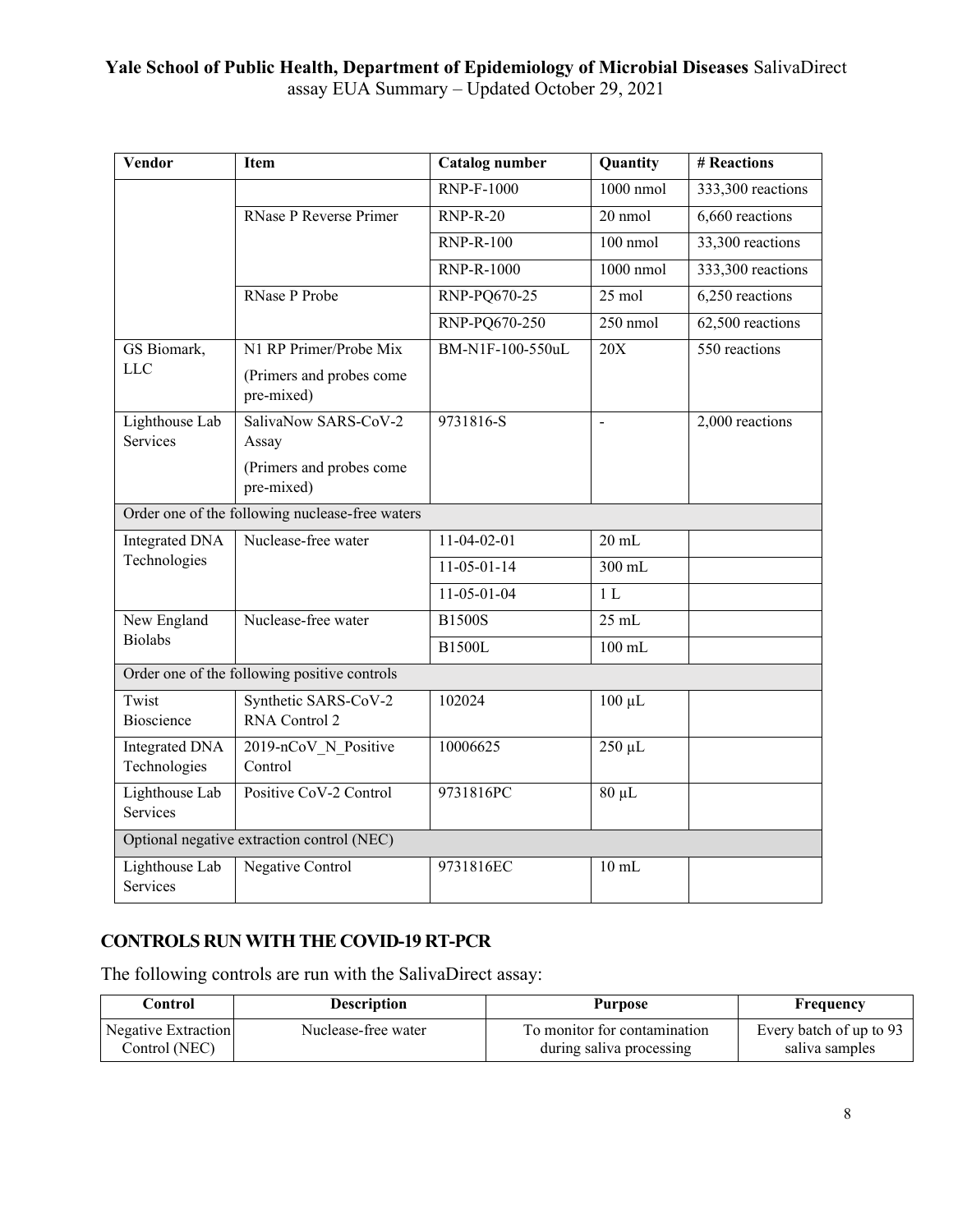|                                    | Lighthouse Labs Negative Control<br>(synthetic RNAse P control)                                                                                        | To monitor for effective proteinase<br>K treatment and contamination<br>during saliva processing |                                                 |
|------------------------------------|--------------------------------------------------------------------------------------------------------------------------------------------------------|--------------------------------------------------------------------------------------------------|-------------------------------------------------|
| Negative Template<br>Control (NTC) | Nuclease-free water                                                                                                                                    | To monitor for contamination of<br>PCR reagents                                                  | Every PCR plate with<br>up to 93 saliva samples |
| Positive Control                   | Twist Synthetic SARS-CoV-2 RNA<br>control 2 (Dilute to 100 copies/ $\mu L$ )<br>IDT 2019-nCoV N Positive<br>Control (Dilute to $100$ copies/ $\mu L$ ) | To monitor functioning of RT-<br>qPCR reagents                                                   | Every PCR plate with<br>up to 93 saliva samples |
|                                    | Lighthouse Lab Services Positive<br>CoV-2 Control (synthetic SARS-<br>CoV-2 RNA control, $100$ copies/ $\mu$ l)                                        |                                                                                                  |                                                 |
| <b>Internal Process</b><br>Control | Primer/Probe set detecting RNaseP                                                                                                                      | To ensure that saliva of a sufficient<br>quantity and quality was tested                         | Every sample                                    |

# **INTERPRETATION OF RESULTS**

# *1. SARS-CoV-2 RT-PCR Test Controls – Positive, Negative, and Internal*

Positive control: The positive control should yield a "detected" result for the N1 target and "not detected" for the RNaseP control.

Negative Extraction Control (NEC): If using nuclease-free water, the NEC should yield a "not detected" result for both the N1 and RNaseP targets. If using the Lighthouse Lab Services Negative Control, the NEC should yield a "not detected" result for the N1 target and a Ct value <30 Ct for the RNaseP target.

Negative Template Control: The NTC should yield a "not detected" result for both the N1 and RNaseP targets.

Internal Control: Detection of RNaseP below a specified cut-off (see tables below) indicates that saliva of sufficient quantity and quality were tested. Detection of RNaseP is required to report a negative SARS-CoV-2 result.

# *2. Examination and Interpretation of Patient Specimen Results*

All test controls should be examined prior to interpretation of patient results. If the controls are not valid, the patient results cannot be interpreted. Results of individual sample testing from a primary, individual saliva specimen or as a reflex to pooled sample testing will be interpreted according to the tables below: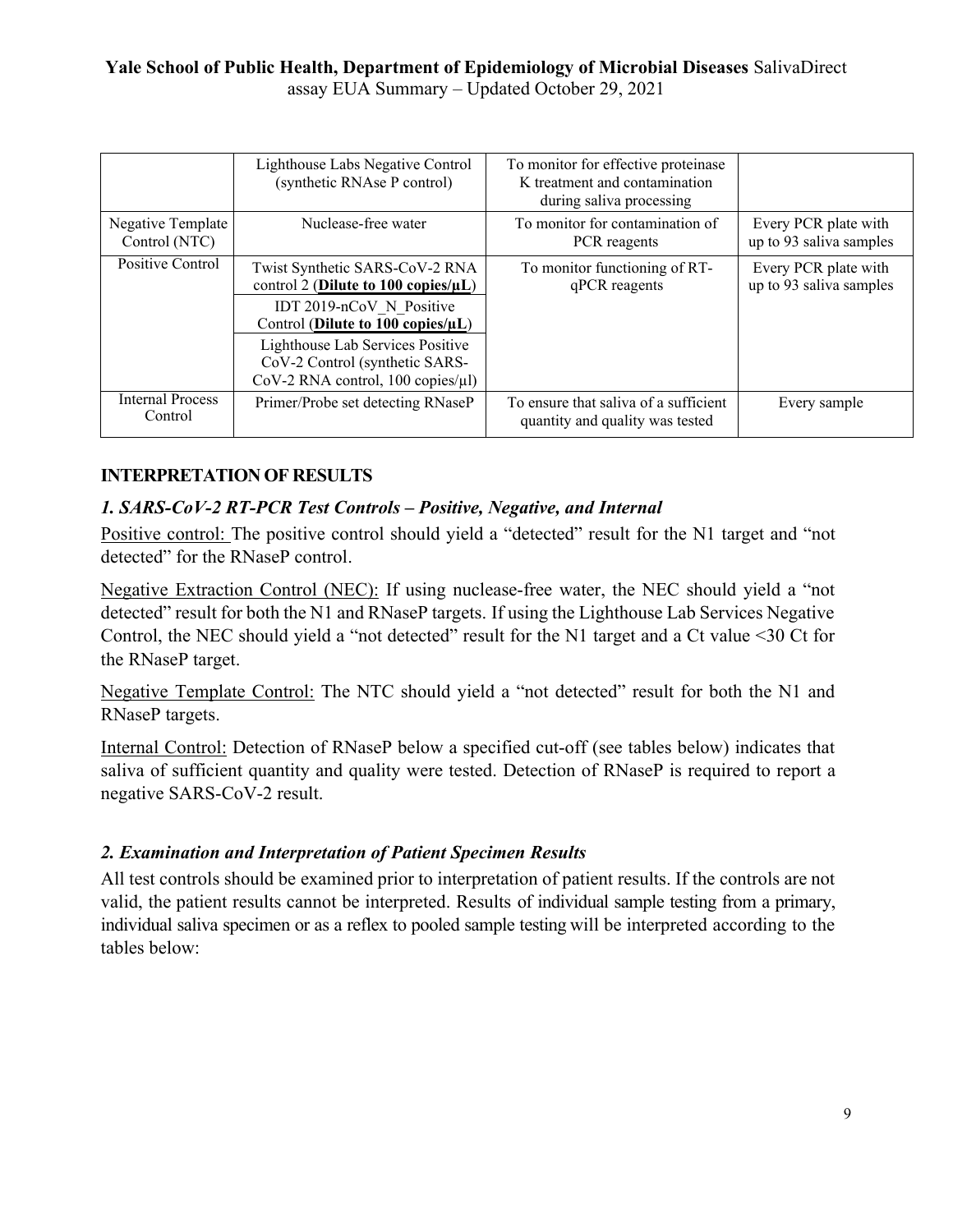#### **16-Well and 96-Well Formats**

|               | <b>Bio-Rad CFX96 Touch</b>    |                    |  |  |
|---------------|-------------------------------|--------------------|--|--|
|               | <b>ABI 7500 Fast</b>          |                    |  |  |
|               | <b>ABI 7500 Fast Dx</b>       |                    |  |  |
|               | <b>ABI PRISM 7000</b>         |                    |  |  |
|               | <b>ABI QuantStudio Dx</b>     |                    |  |  |
|               | <b>ABI QuantStudio 5</b>      |                    |  |  |
|               | <b>ABI QuantStudio 7 Flex</b> |                    |  |  |
|               | <b>ABI StepOne Plus</b>       |                    |  |  |
|               | Analytik Jena qTower          |                    |  |  |
|               | <b>CHAI Open qPCR</b>         |                    |  |  |
|               | Ubiquitome Liberty16          |                    |  |  |
| <b>Result</b> | Ct value N1                   | <b>Ct value RP</b> |  |  |
| Positive      | $<$ 40.0                      | Any value          |  |  |
| Negative      | >40.0                         | $<$ 35.0           |  |  |
| *Invalid      | >40.0                         | >35.0              |  |  |

| <b>ABI</b> StepOne<br><b>ABI</b> QuantStudio 6<br><b>ABI QuantStudio 7 Pro</b> |                    |                    |  |
|--------------------------------------------------------------------------------|--------------------|--------------------|--|
| <b>Result</b>                                                                  | <b>Ct value N1</b> | <b>Ct value RP</b> |  |
| Positive                                                                       | $<$ 37.0           | Any value          |  |
| Negative                                                                       | >37.0              | <35.0              |  |
| *Invalid                                                                       | >37.0              | >35.0              |  |

| Roche LightCycler 480 |                    |                    |  |  |  |  |  |  |
|-----------------------|--------------------|--------------------|--|--|--|--|--|--|
| <b>Result</b>         | <b>Ct value N1</b> | <b>Ct value RP</b> |  |  |  |  |  |  |
| Positive              | <35.0              | Any value          |  |  |  |  |  |  |
| Negative              | >35.0              | <35.0              |  |  |  |  |  |  |
| *Invalid              | >35.0              | >35.0              |  |  |  |  |  |  |

| <b>Agilent AriaMX</b><br><b>Roche Cobas Z480</b> |                     |                    |  |  |  |  |  |  |
|--------------------------------------------------|---------------------|--------------------|--|--|--|--|--|--|
| <b>Result</b>                                    | $Ct***$ value N1    | <b>Ct value RP</b> |  |  |  |  |  |  |
| Positive                                         | <34.0               | Any value          |  |  |  |  |  |  |
| Negative                                         | >36.0               | $<$ 30.0           |  |  |  |  |  |  |
| **Inconclusive                                   | $\geq$ 34.0 - <36.0 | $<$ 30.0           |  |  |  |  |  |  |
| *Invalid                                         | >34.0               | >30.0              |  |  |  |  |  |  |

\*Invalid test results will be repeated by retesting the primary specimen from the beginning of the protocol. Results from retested samples will follow the same interpretation as listed in the table above.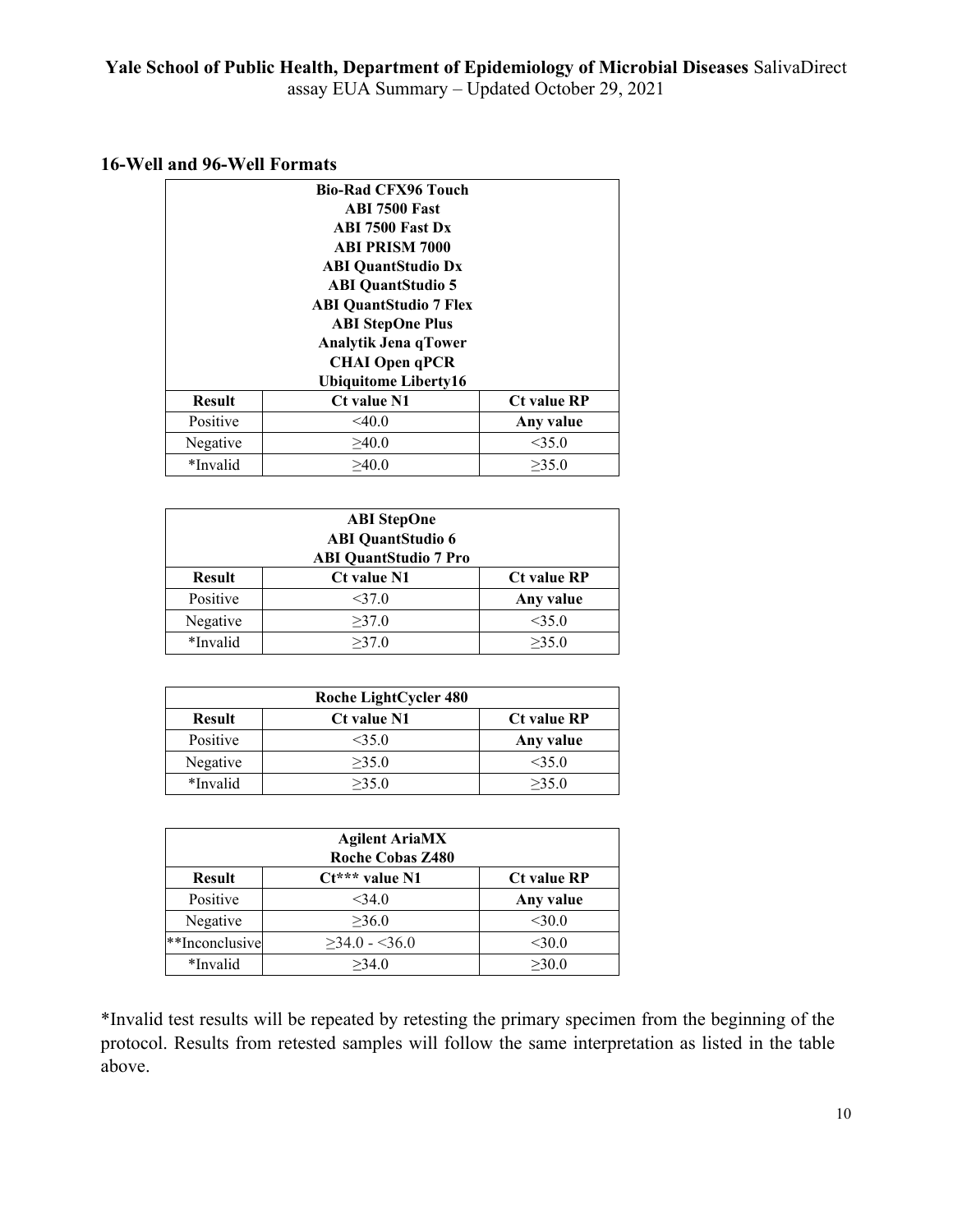\*\*When the Ct value for RP is <30 and the Ct is in the range of ≥34.0 - <36.0 for N1, the sample will be retested from the beginning of the protocol to potentially convert an inconclusive result to a confirmed negative or positive, if desired by the requesting healthcare provider. Results from retested samples will follow the same interpretation as listed in the table above.

\*\*\*Cq values are qualified cycle thresholds reported by the Agilent AriaMX system and can be interpreted synonymously to Ct values.

## **384-Well Format**

Results of individual sample testing from a primary, individual saliva specimen or as a reflex to pooled sample testing will be interpreted according to the table below.

| <b>CFX384 Touch</b><br><b>ABI QuantStudio 5</b><br><b>ABI QuantStudio 6</b><br><b>ABI QuantStudio 7 Pro</b><br><b>ABI QuantStudio 7 Flex</b> |                                                                             |           |  |  |  |  |  |  |  |
|----------------------------------------------------------------------------------------------------------------------------------------------|-----------------------------------------------------------------------------|-----------|--|--|--|--|--|--|--|
| <b>Result</b>                                                                                                                                | <b>ABI QuantStudio 12K Flex</b><br><b>Ct value RP</b><br><b>Ct value N1</b> |           |  |  |  |  |  |  |  |
| Positive                                                                                                                                     | $<$ 40.0                                                                    | Any value |  |  |  |  |  |  |  |
| Negative                                                                                                                                     | >40.0                                                                       | $<$ 35.0  |  |  |  |  |  |  |  |
| *Invalid                                                                                                                                     | >40.0                                                                       | >35.0     |  |  |  |  |  |  |  |

\*Invalid test results will be repeated by retesting from the beginning of the protocol. Results from retested samples will follow the same interpretation as listed in the table above.

# *Pooled Sample Results and Reflex Testing*

The interpretation of results for pooled SalivaDirect testing is the same for all thermocyclers used. Results of pooled testing should be interpreted according to the following (and summarized in the table below):

- · **Negative Result**: If samples were pooled and the SARS-CoV-2 N1 target is not detected at all (not detected, ND; NaN; Undetected; ≥45.0; etc.), then all samples in that pool should be reported as Negative. Negative results from pooled sample testing should not be treated as definitive. If the patient's clinical signs and symptoms are inconsistent with a negative result and if results are necessary for patient management, then the patient should be considered for individual testing. The utilization of sample pooling should be indicated for any specimens with reported negative results.
- · **Not Negative Result (i.e., positive or invalid)**: If samples were pooled and determined not negative through generating a Ct value of any value for N1 (<45.0) or returns an invalid result (poor or no RP detection), then all samples in that pool should be tested individually by the laboratory's standard SalivaDirect protocol prior to result reporting. Only the results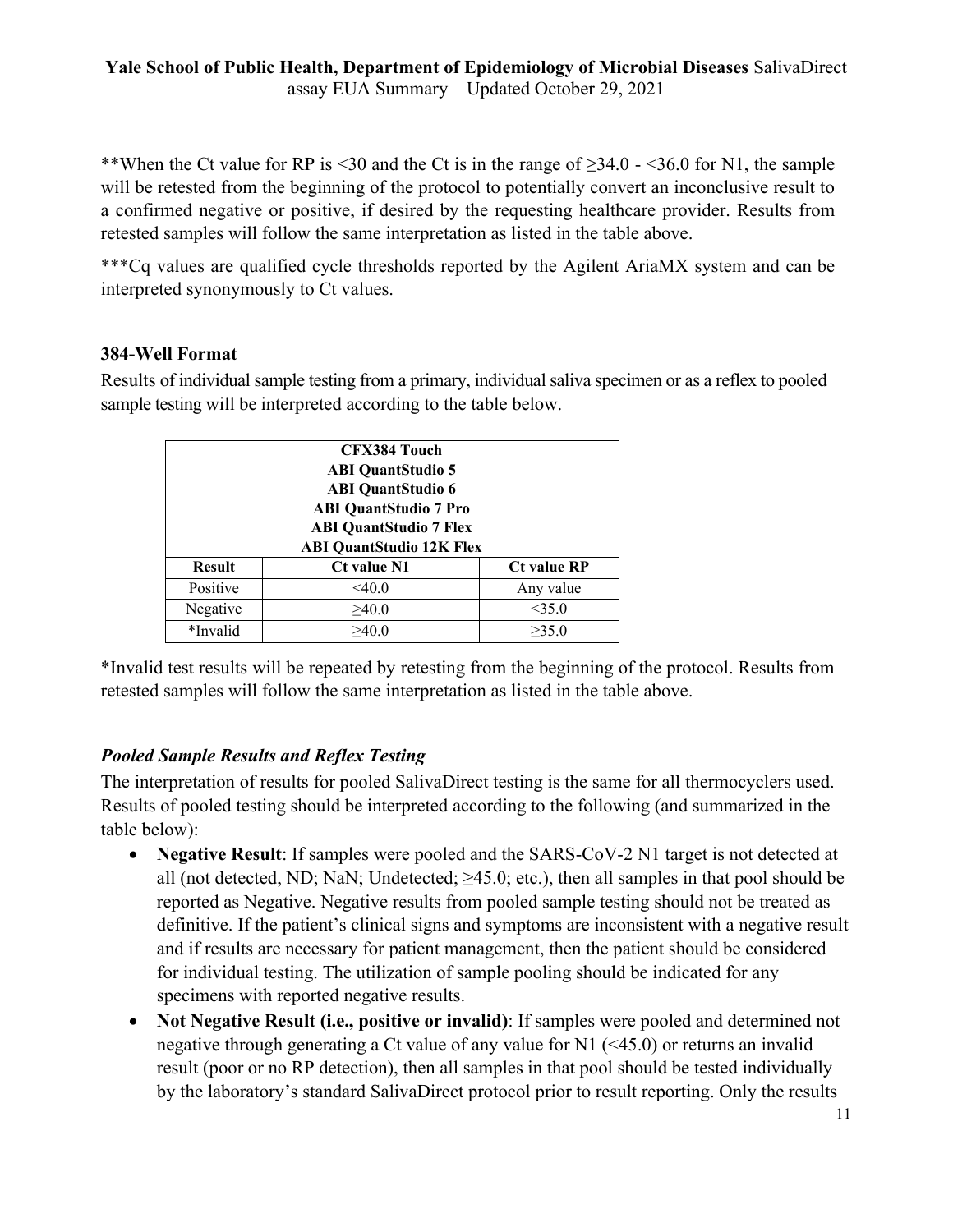of the individually tested samples (as interpreted depending on the thermocycler used; tables above) should be reported.

**Pooled SalivaDirect results, interpretation and action (for testing conducted on all thermocyclers).**

| Ct value    |                     | Interpretation         | Action                               |  |  |
|-------------|---------------------|------------------------|--------------------------------------|--|--|
| N1          | <b>RP</b>           |                        |                                      |  |  |
| $\geq 45.0$ | $<$ 30.0            | Negative               | Report all samples as Negative       |  |  |
| $\geq 45.0$ | $\geq 30.0$         | Not negative: invalid  | Reflex test all samples individually |  |  |
| Any value   | Any value $\leq 45$ | Not negative: positive | Reflex test all samples individually |  |  |

If a pool is reported as not negative but all samples from the pool return negative results when tested individually, the occurrence should be referred to the laboratory director and an investigation should be initiated, including assessment of the potential for: a) contamination/false-positive pool result; b) assay inhibition upon individual testing; c) differences in assay reagents between pooled and individual testing. If no root cause is identified, the individual samples will be retested once (assuming adequate volume remains) and the results will be reported. If insufficient volume remains for retesting, the subjects will be informed of a test error and encouraged voluntarily to retest. Recollected samples will be processed according to the standard SalivaDirect protocol used in the designated laboratory.

# **SALIVADIRECT UNSUPERVISED COLLECTION KIT SAMPLE ACCESSIONING**

In order for the designated laboratory to perform testing, the received samples shall meet the following criteria:

- · **Proper return of sample**: sample is present, identifying information form is present and filled out, the sample tube is not broken, sample is not leaking.
- · **Verification of patient information**: the patient information on the collection tube matches the information on the identifying information form.
- · **Sample acceptability**: sufficient sample volume, sample received within 72 hours from sample collection date and time (as per identifying information form).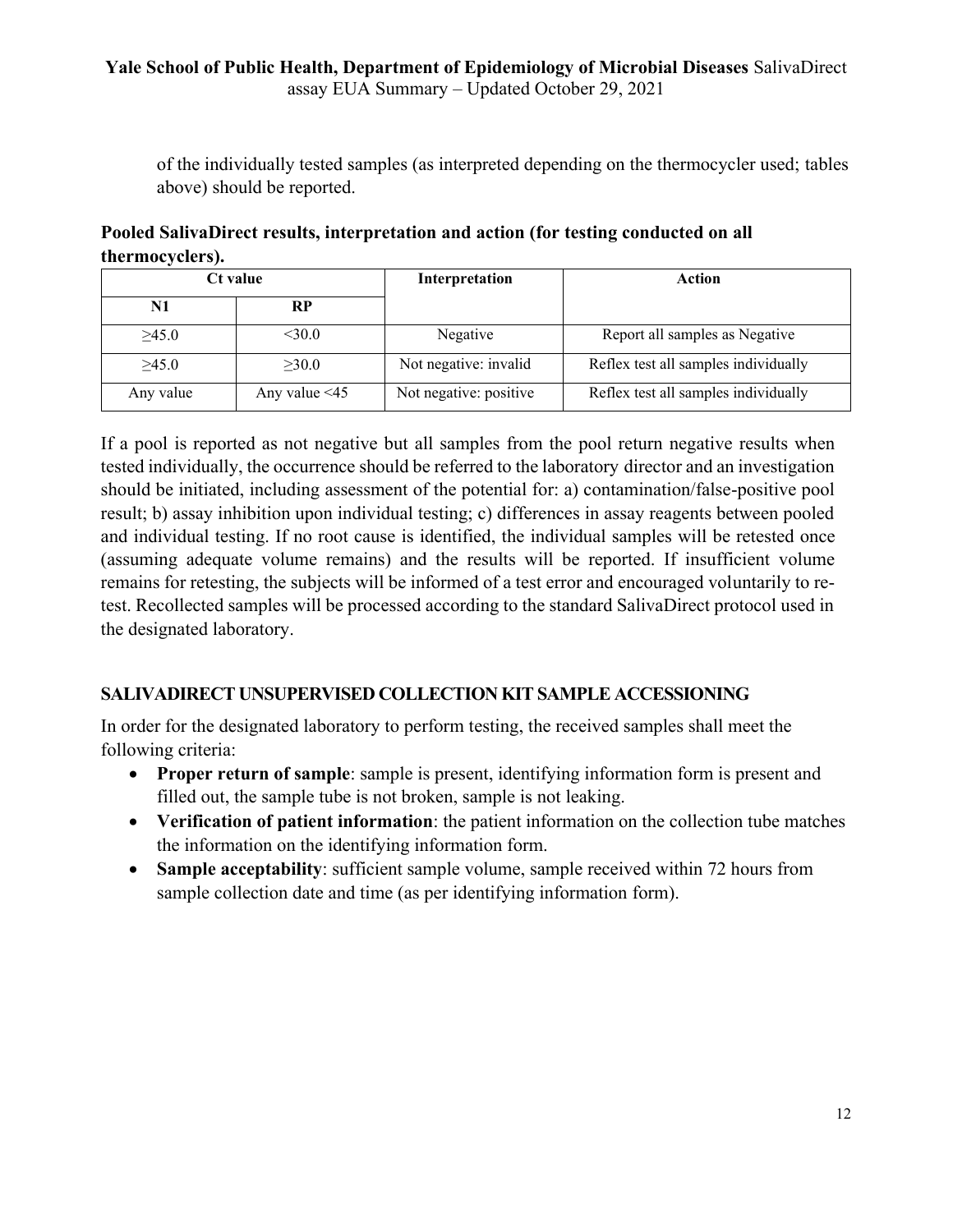## **PERFORMANCE EVALUATION**

## *1. Analytical Sensitivity*

## *Limit of Detection (LoD)*

A positive saliva specimen from a confirmed COVID-19 healthcare worker with a known virus concentration (3.7  $\times$  10<sup>4</sup> copies/ $\mu$ L) was spiked into saliva collected from healthcare workers who tested negative for SARS-CoV-2 using the CDC assay. The following 2-fold dilution series was tested in triplicate to determine the preliminary limit of detections: 400, 200, 100, 50, 25, 12, 6, 3, and 1.5 copies/µL. Spiked saliva specimens were tested according to the SalivaDirect protocol. In total, three different proteinase K reagents, three different RT-qPCR kits, and three different RTqPCR thermocyclers were validated with the assay. Input volumes, matrices and RT-qPCR programs were the same for each combination of proteinase K, RT-qPCR kit, and RT-qPCR instrument. The preliminary limit of detection was then confirmed with 20 additional replicates. The table below shows the final limit of detection for the different reagents/instruments used with SalivaDirect.

|                    | <b>Proteinase K</b> |                           |                     |                 |                                        |  |  |  |  |  |
|--------------------|---------------------|---------------------------|---------------------|-----------------|----------------------------------------|--|--|--|--|--|
| Proteinase K       | RT-qPCR kit         | RT-qPCR instrument        | <i>LOD</i>          |                 | Positive replicates Mean Ct value (SD) |  |  |  |  |  |
| Thermo             | NEB Luna $(2x)$     | Bio-Rad CFX96 Touch       | $6$ copies/ $\mu$ L | $100\% (20/20)$ | 36.7(1.0)                              |  |  |  |  |  |
| <b>NEB</b>         | NEB Luna $(2x)$     | Bio-Rad CFX96 Touch       | $3$ copies/ $\mu$ L | $100\% (20/20)$ | 36.6(1.0)                              |  |  |  |  |  |
| AmericanBio        | NEB Luna $(2x)$     | Bio-Rad CFX96 Touch       | 3copies/µL          | $100\% (20/20)$ | 33.51 $(0.4)$                          |  |  |  |  |  |
| <b>RT-qPCR kit</b> |                     |                           |                     |                 |                                        |  |  |  |  |  |
| Proteinase K       | RT-qPCR kit         | $RT$ -qPCR instrument     | <i>LOD</i>          |                 | Positive replicates Mean Ct value (SD) |  |  |  |  |  |
| Thermo             | Bio-Rad Reliance    | Bio-Rad CFX96 Touch       | $6$ copies/ $\mu$ L | $100\% (20/20)$ | 36.4(0.6)                              |  |  |  |  |  |
| Thermo             | Thermo TaqPath      | Bio-Rad CFX96 Touch       | 12 copies/µL        | $100\% (20/20)$ | 35.9(1.2)                              |  |  |  |  |  |
|                    |                     | <b>RT-qPCR</b> instrument |                     |                 |                                        |  |  |  |  |  |
| Proteinase K       | RT-qPCR kit         | RT-qPCR instrument        | <i>LOD</i>          |                 | Positive replicates Mean Ct value (SD) |  |  |  |  |  |
| Thermo             | Thermo TaqPath      | <b>ABI 7500 Fast</b>      | 12 copies/µL        | 95% (19/20)     | 36.8(1.2)                              |  |  |  |  |  |
| Thermo             | Thermo TaqPath      | ABI 7500 Fast Dx          | $6$ copies/ $\mu$ L | 95% (19/20)     | 32.4(0.9)                              |  |  |  |  |  |

Additional LoD studies were conducted to validate the Agilent AriaMX 96-well format thermocycler, the Liberty16 16-well format thermocycler, and the CFX384 Touch 384-well format thermocycler. Samples were prepared by spiking saliva from a confirmed positive patient into negative clinical matrix. The following dilutions were tested in triplicate in the range finding study: 100, 50, 25, 12, 6, 3, and 1.5 copies/ $\mu$ L. The LoD was then confirmed by testing 20 replicates and determined to be 6 copies/µL for the Agilent AriaMx and the CFX384 Touch thermocyclers, and 12 copies/µL for the Liberty16.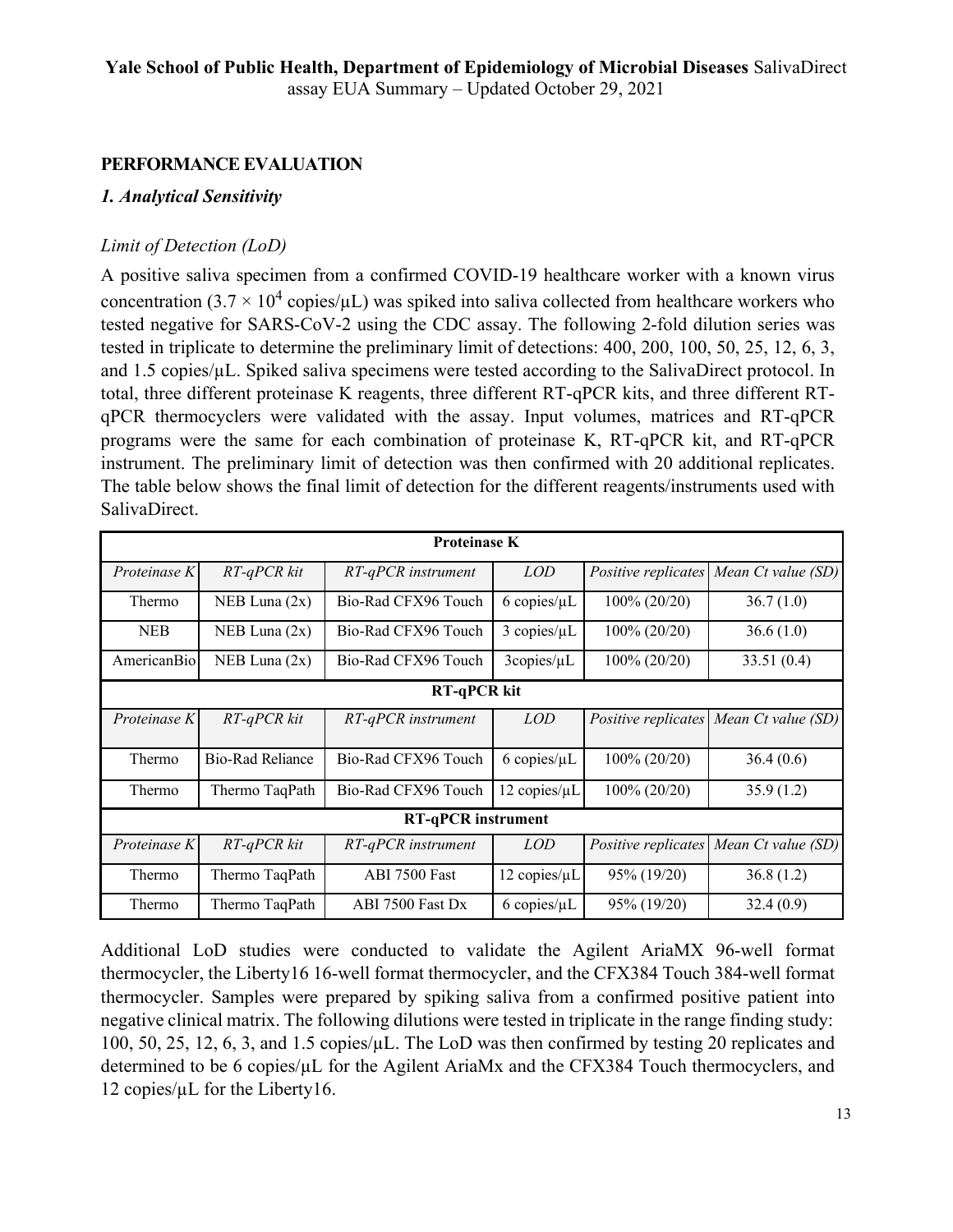| Proteinase K  | Primer/Probe | RT-qPCR kit     | $RT$ -qPCR instrument | <i>LOD</i>           |                 | Positive replicates   Mean Ct value (SD) |
|---------------|--------------|-----------------|-----------------------|----------------------|-----------------|------------------------------------------|
| Thermo        | IDT          | NEB Luna $(2x)$ | Agilent AriaMX        | $6$ copies/ $\mu$ L  | $100\% (20/20)$ | 30.3(0.4)                                |
| <b>Thermo</b> | Eurofins     | NEB Luna $(2x)$ | Liberty16             | $12$ copies/ $\mu$ L | $100\% (20/20)$ | 35.18(0.7)                               |
| Thermo        | IDT          | NEB Luna $(2x)$ | CFX384 Touch          | $6$ copies/ $\mu$ L  | $100\% (20/20)$ | 36.25(0.4)                               |

In addition, 22 weak positive clinical samples were tested in both the CFX96 Touch and CFX384 Touch PCR instruments with the NEB Luna 2x RT-PCR kit, with 100% concordance. Additionally, 9 clinical samples were tested on both the CFX96 Touch and QuantStudio 5 (384) PCR instruments with NEB Luna 2x RT-PCR kit, with 100% concordance. These results demonstrate similar detection in clinical samples when using either the 96 or 384 well formats Results are summarized below:

| Thermocycler        | Positive Replicate         | Mean Ct Value |
|---------------------|----------------------------|---------------|
| CFX96 Touch         | 100% (22/22)               | 35.78         |
| CFX384 Touch        | 100% (22/22)               | 36.68         |
|                     |                            |               |
| Thermocycler        | <b>Positive Replicates</b> | Mean Ct Value |
| CFX96 Touch         | $100\% (9/9)$              | 28.62         |
| QuantStudio 5 (384) | $100\% (9/9)$              | 27.76         |

# *Additional RT-PCR Mixes*

In addition to the 2x NEB Luna RT-PCR mixture validated above, a 4x concentration was also validated via an LoD study on the CFX384 Touch using the Thermo Proteinase K. The LoD of 6 copies/mL previously confirmed for the NEB Luna 2x was confirmed on the CFX384 Touch, as shown below:

|                 |                        | 6 copies/ul | 3 copies/ul            |         |  |
|-----------------|------------------------|-------------|------------------------|---------|--|
|                 | Positive<br>Replicates | Mean Ct     | Positive<br>Replicates | Mean Ct |  |
| NEB Luna $(4x)$ | 100% (20/20)           | 35 77       | 85% (17/20)            | 36.57   |  |

The Quantabio UltraPlex 1-Step ToughMix PCR mixture was also validated via an LoD study on the CFX96 Touch using the Thermo Proteinase K and was found to have a confirmed LoD of 3 copies/mL, as shown below:

|                              |                     | 6 copies/ul | 3 copies/ul |         |  |
|------------------------------|---------------------|-------------|-------------|---------|--|
|                              | Positive<br>Mean Ct |             | Positive    | Mean Ct |  |
|                              | Replicates          |             | Replicates  |         |  |
| UltraPlex 1-Step<br>ToughMix | 100% (20/20)        | 36.42       | 95% (19/20) | 37.45   |  |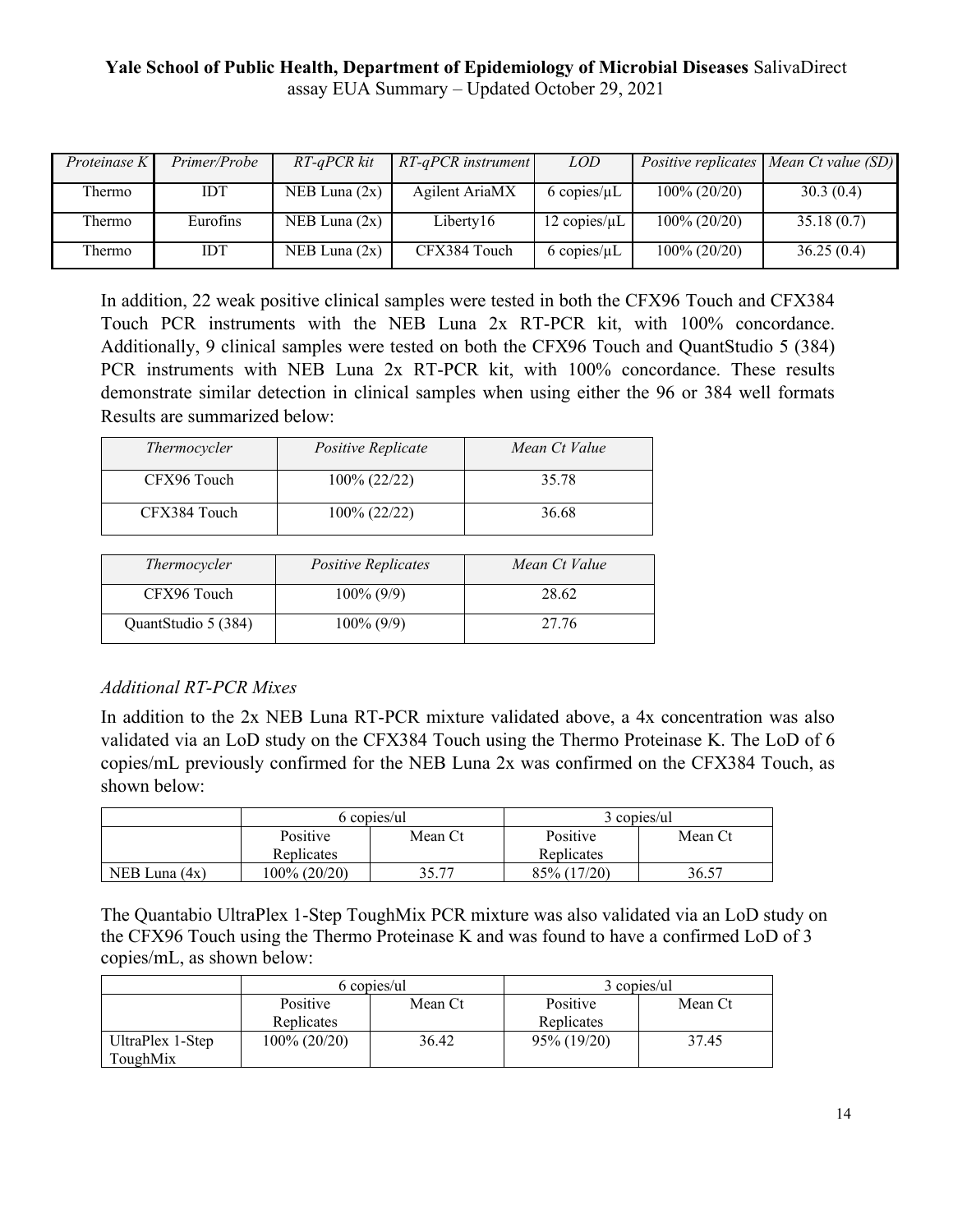A bridging study was performed to validate the GS Biomark 2X Inhibitaq Multiplex HotStart Master Mix (with Direct RT Mix). A 2-fold dilution series was tested in triplicate with the new Master Mix in parallel with a previously validated Master Mix to establish equivalent performance. Samples were prepared by spiking positive saliva from a confirmed COVID-19 healthcare worker with a known concentration  $(3.7 \times 10^4 \text{ copies/}\mu\text{L})$  into saliva collected from healthcare workers who tested negative for SARS-CoV-2. The following concentrations were tested: 100, 50, 25, 12, 6, 3, and  $1.5$  copies/ $\mu$ L. All samples were tested through the standard SalivaDirect workflow using the Thermo Proteinase K and tested in RT-qPCR using either the previously validated 2x NEB Luna RT-PCR mix or the new GS Biomark 2X Inhibitaq Multiplex HotStart Master Mix (with Direct RT Mix). The table below lists the positivity rates for each concentration when tested using validated and new master mixes:

|               |               |                 | Concentration (positive replicates) |                 |                 |           |                 |                           |                 |
|---------------|---------------|-----------------|-------------------------------------|-----------------|-----------------|-----------|-----------------|---------------------------|-----------------|
| Primer/Probes | RT-PCR mix    | 100             | 50                                  | 25              |                 |           |                 |                           |                 |
|               |               | copies/ $\mu$ L | copies/ $\mu$ L                     | copies/ $\mu$ L | copies/ $\mu$ L | copies/uL | copies/ $\mu$ L | $\text{copies}/\text{uL}$ | copies/ $\mu$ L |
| IDT $(Cv5)$   | NEB Luna 2x   | 3/3             | 3/3                                 | 3/3             | 3/3             | 3/3       | 3/3             | 2/3                       | 0/3             |
| Eurofins      | GS Biomark 2x | 3/3             | 3/3                                 | 3/3             | 3/3             | 3/3       | 3/3             | 0/3                       | 0/3             |

The lowest concentration at which 100% of replicates were positive for the new GS Biomark 2x Master Mix was within 2X of the previously authorized NEB Luna 2x Master Mix when tested side-by-side, indicating comparable analytical performance.

#### *Additional Primer/Probe mix*

The SalivaNow assay consists of a pre-mixed, ready to use mixture of the CDC-N1 and RNaseP primers and probes. For bridging of the SalivaNow SARS-CoV-2 assay, samples were prepared by spiking positive saliva from a confirmed COVID-19 healthcare worker with a known concentration  $(3.7 \times 10^4 \text{ copies/}\mu\text{L})$  into saliva collected from healthcare workers who tested negative for SARS-CoV-2. The following concentrations were tested: 100, 50, 25, 12, 6, 3, and 1.5 copies/µL. All samples were tested in the standard SalivaDirect assay using the Thermo Proteinase K then in RTqPCR with both the NEB Luna 2x RT-qPCR kit and the TaqPath One Step kit in the CFX96 Touch. Results were compared to the standard SalivaDirect assay using the Eurofins primer/probe sequences, the Thermo Proteinase K and the NEB Luna 2x RT-qPCR kit also in the CFX 96 Touch. The table below lists the positivity rates for each concentration when tested using validated and new primer/probe vendors:

|                             |                    |           | Concentration (positive replicates) |           |           |                 |                 |                           |                 |
|-----------------------------|--------------------|-----------|-------------------------------------|-----------|-----------|-----------------|-----------------|---------------------------|-----------------|
| RT-PCR mix<br>Primer/Probes | 100                | 50        | 25                                  |           |           |                 |                 |                           |                 |
|                             |                    | copies/µL | copies/µL                           | copies/µL | copies/µL | copies/ $\mu$ L | copies/ $\mu$ L | $\text{copies}/\text{uL}$ | copies/ $\mu$ L |
| <b>Eurofins</b>             | <b>NEB Luna 2x</b> | 3/3       | 3/3                                 | 3/3       | 3/3       | 3/3             | 3/3             | 2/3                       | 0/3             |
| SalivaNow                   | NEB Luna 2x        | 3/3       | 3/3                                 | 3/3       | 3/3       | 3/3             | 3/3             | 2/3                       | 0/3             |
| SalivaNow                   | TaqPath One Step   | 3/3       | 3/3                                 | 3/3       | 3/3       | 3/3             | 2/3             |                           | 0/3             |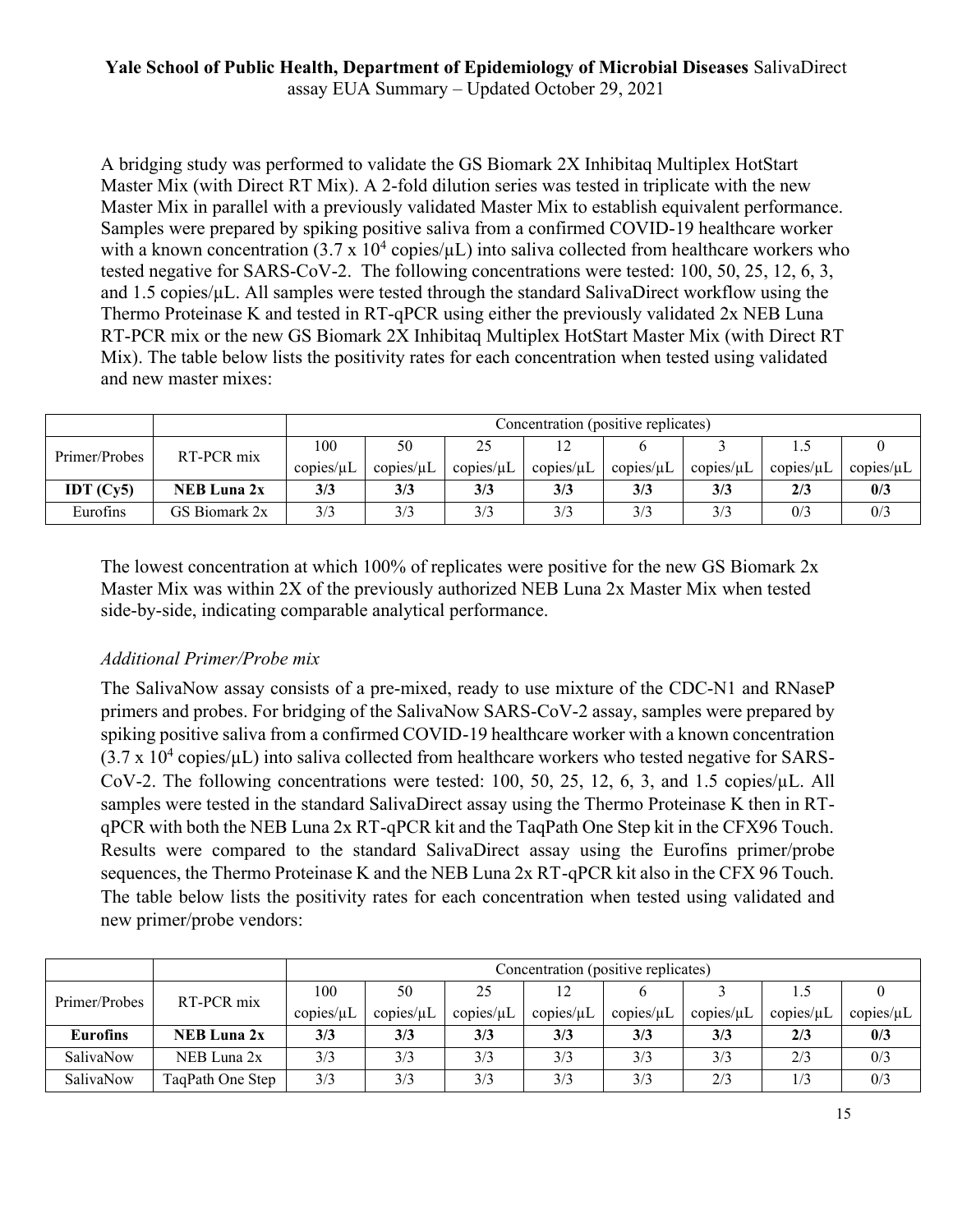# **Yale School of Public Health, Department of Epidemiology of Microbial Diseases** SalivaDirect

assay EUA Summary – Updated October 29, 2021

A bridging study was performed to validate the pre-mixed GS Biomark N1 RP Primer/Probe Mix. A 2-fold dilution series was tested in triplicate with the new Primer/Probe Mix in parallel with previously validated primers and probes to establish equivalent performance. Samples were prepared by spiking positive saliva from a confirmed COVID-19 healthcare worker with a known concentration (3.7 x  $10^4$  copies/ $\mu$ L) into saliva collected from healthcare workers who tested negative for SARS-CoV-2. The following concentrations were tested: 100, 50, 25, 12, 6, 3, and 1.5 copies/µL. All samples were tested through the standard SalivaDirect workflow using the Thermo Proteinase K and tested in RT-qPCR using either the 2x NEB Luna RT-PCR mix or the GS Biomark 2X Inhibitaq Multiplex HotStart Master Mix (with Direct RT Mix) with the new premixed GS N1 RP Primer/Probe Mix in the CFX96 Touch. Results were compared to the standard SalivaDirect assay using the previously validated IDT Primers, the Thermo Proteinase K and the NEB Luna 2x RT-qPCR kit also in the CFX96 Touch. The table below lists the positivity rates for each concentration when tested using validated and new reagents:

|                                 |                    |           | Concentration (positive replicates) |                 |           |           |           |           |     |  |
|---------------------------------|--------------------|-----------|-------------------------------------|-----------------|-----------|-----------|-----------|-----------|-----|--|
| Primer/Probes                   | RT-PCR mix         | 100       | 50                                  | 25              | 12        | O         |           |           |     |  |
|                                 | copies/µL          | copies/µL | copies/ $\mu$ L                     | copies/ $\mu$ L | copies/µL | copies/µL | copies/µL | copies/µL |     |  |
| IDT $\left(\mathrm{Cy5}\right)$ | <b>NEB Luna 2x</b> | 3/3       | 3/3                                 | 3/3             | 3/3       | 3/3       | 3/3       | 2/3       | 0/3 |  |
| <b>GS</b> Biomark<br>(Mix)      | NEB Luna 2x        | 3/3       | 3/3                                 | 3/3             | 3/3       | 3/3       | 3/3       | 3/3       | 0/3 |  |
| GS Biomark<br>(Mix)             | GS Biomark 2x      | 3/3       | 3/3                                 | 3/3             | 3/3       | 3/3       | 3/3       | 3/3       | 0/3 |  |

The lowest concentration at which 100% of replicates were positive for the new GS Biomark primer/probe mix was within 2X of the previously authorized IDT primers and probes when tested side-by-side, indicating comparable analytical performance.

#### *Additional RNAseP probe*

For the SalivaDirect RT-qPCR assay to be compatible with the ABI PRISM 7000 and ABI StepOne, the Cy5 fluorophore on the RNAseP probe had to be exchanged to a HEX fluorophore. For this bridging study to validate the use of a HEX fluorophore on the RNAseP probe, samples were prepared by spiking positive saliva from a confirmed COVID-19 healthcare worker with a known concentration (3.7 x 10<sup>4</sup> copies/ $\mu$ L) into saliva collected from healthcare workers who tested negative for SARS-CoV-2. The following concentrations were tested: 100, 50, 25, 12, 6, 3, and 1.5 copies/ $\mu$ L. All samples were tested using the Thermo Proteinase K with the NEB Luna 2x RTqPCR kit. The samples on the previously validated CFX96 Touch were tested with the RNAseP probe labelled with Cy5 and the samples on the ABI PRISM 7000 and ABI StepOne were tested with the RNAse probe labelled with HEX. The table below lists the positivity rates for each concentration when tested using validated and new thermocyclers: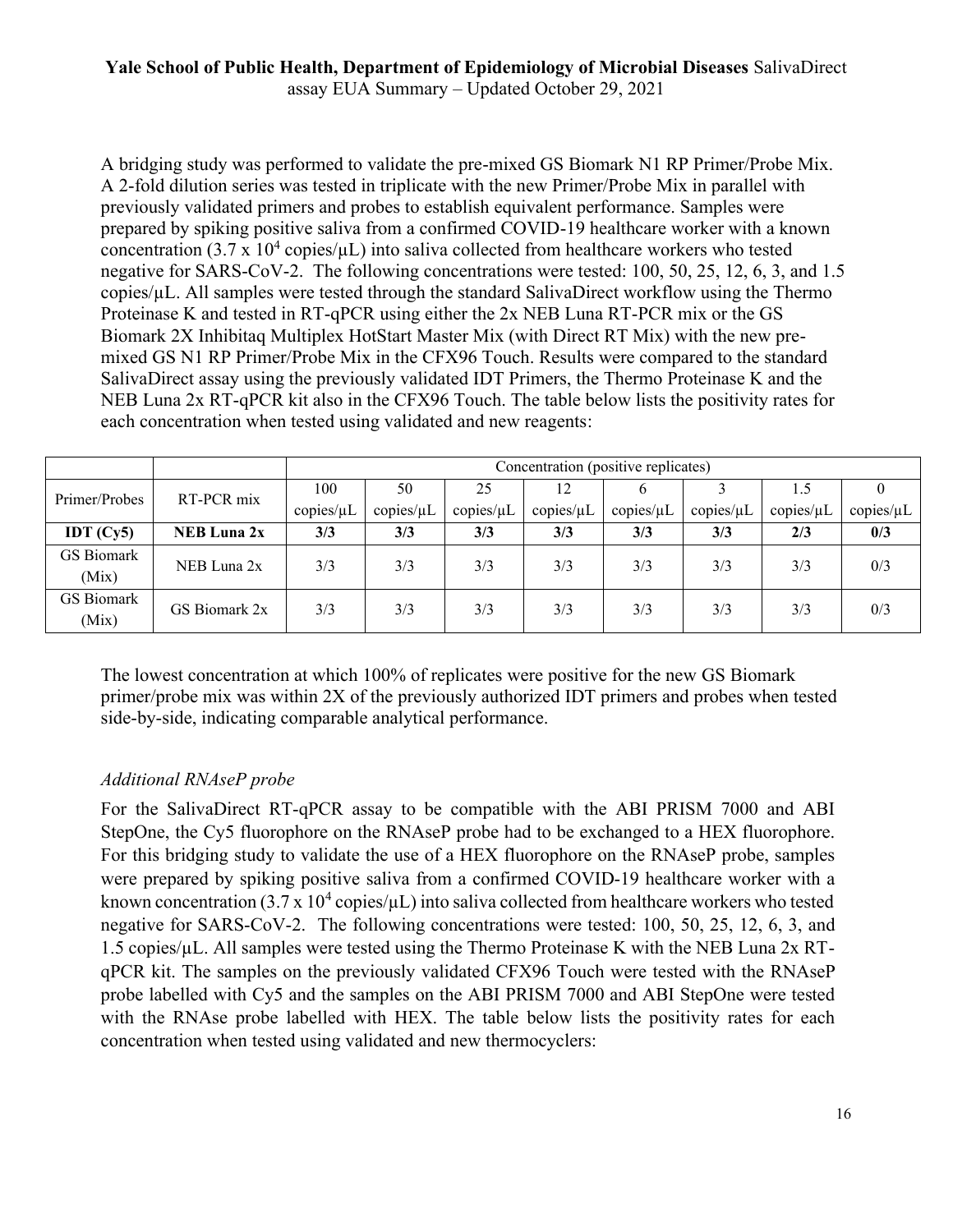|                                        |           | Concentration (positive replicates) |                 |           |           |           |           |           |  |  |
|----------------------------------------|-----------|-------------------------------------|-----------------|-----------|-----------|-----------|-----------|-----------|--|--|
|                                        | 100       | 50                                  | 25              | 12        | o         |           | 1.5       | v         |  |  |
|                                        | copies/µL | copies/µL                           | copies/ $\mu$ L | copies/µL | copies/µL | copies/µL | copies/µL | copies/µL |  |  |
| CFX96 Touch<br>$RP-Cy5$                | 3/3       | 3/3                                 | 3/3             | 3/3       | 3/3       | 3/3       | 2/3       | 0/3       |  |  |
| <b>ABI PRISM 7000</b><br><b>RP-HEX</b> | 3/3       | 3/3                                 | 3/3             | 3/3       | 2/3       | 3/3       | 2/3       | 0/3       |  |  |
| ABI StepOne,<br><b>RP-HEX</b>          | 3/3       | 3/3                                 | 3/3             | 3/3       | 3/3       | 2/3       | 1/3       | 0/3       |  |  |

# *Bridging Studies for Additional Instruments*

Bridging studies were performed to validate additional thermocyclers. A 2-fold dilution series was tested in triplicate with each new thermocycler in parallel with a previously validated thermocycler to establish equivalent performance. The previously validated thermocycler is highlighted in bold for each study. Samples were prepared by spiking positive saliva from a confirmed COVID-19 healthcare worker with a known concentration  $(3.7 \times 10^4 \text{ copies/}\mu\text{L})$  into saliva collected from healthcare workers who tested negative for SARS-CoV-2. The following concentrations were tested: 100, 50, 25, 12, 6, 3, and 1.5 copies/µL. All samples were tested using the Thermo Proteinase K with the NEB Luna RT-qPCR kit. The previously validated thermocyclers were tested with the 2x NEB Luna RT-PCR mix, while the new thermocyclers were tested with either the 2x (for 96 well and 384-well instruments) or 4x (for 384-well instruments) RT-PCR mix. The table below lists the positivity rates for each concentration when tested using validated and new thermocyclers:

|                            |                 | Concentration (positive replicates) |                         |                 |           |           |                 |                 |
|----------------------------|-----------------|-------------------------------------|-------------------------|-----------------|-----------|-----------|-----------------|-----------------|
|                            | 100             | 50                                  | 25                      | 12              | 6         | 3         | 1.5             | $\Omega$        |
|                            | copies/ $\mu$ L | copies/µL                           | copies/ $\mu$ L         | copies/ $\mu$ L | copies/µL | copies/µL | copies/ $\mu$ L | copies/ $\mu$ L |
|                            |                 |                                     | <b>Bridging Study 1</b> |                 |           |           |                 |                 |
| <b>ABI 7500 Dx Fast</b>    | 3/3             | 3/3                                 | 3/3                     | 3/3             | 3/3       | 3/3       | 2/3             | 0/3             |
| ABI QuantStudio 5          | 3/3             | 3/3                                 | 3/3                     | 3/3             | 3/3       | 3/3       | 1/3             | 0/3             |
|                            |                 |                                     | <b>Bridging Study 2</b> |                 |           |           |                 |                 |
| <b>Bio-Rad CFX96 Touch</b> | 3/3             | 3/3                                 | 3/3                     | 3/3             | 3/3       | 3/3       | 2/3             | 0/3             |
| ABI QuantStudio 6          | 3/3             | 3/3                                 | 3/3                     | 3/3             | 3/3       | 2/3       | 1/3             | 0/3             |
|                            |                 |                                     | <b>Bridging Study 3</b> |                 |           |           |                 |                 |
| <b>Bio-Rad CFX96 Touch</b> | 3/3             | 3/3                                 | 3/3                     | 3/3             | 3/3       | 3/3       | 2/3             | 0/3             |
| ABI QuantStudio 7          | 3/3             | 3/3                                 | 3/3                     | 3/3             | 3/3       | 2/3       | 1/3             | 0/3             |
|                            |                 |                                     | <b>Bridging study 4</b> |                 |           |           |                 |                 |
| <b>Bio-Rad CFX96 Touch</b> | 3/3             | 3/3                                 | 3/3                     | 3/3             | 3/3       | 3/3       | 2/3             | 0/3             |
| ABI QuantStudio 5, 384     | 3/3             | 3/3                                 | 3/3                     | 3/3             | 3/3       | 3/3       | 0/3             | 0/3             |
| well (NEB Luna $2x$ )      |                 |                                     |                         |                 |           |           |                 |                 |
| ABI QuantStudio 5, 384     | 3/3             | 3/3                                 | 3/3                     | 3/3             | 3/3       | 2/3       | 0/3             | 0/3             |
| well (NEB Luna $4x$ )      |                 |                                     |                         |                 |           |           |                 |                 |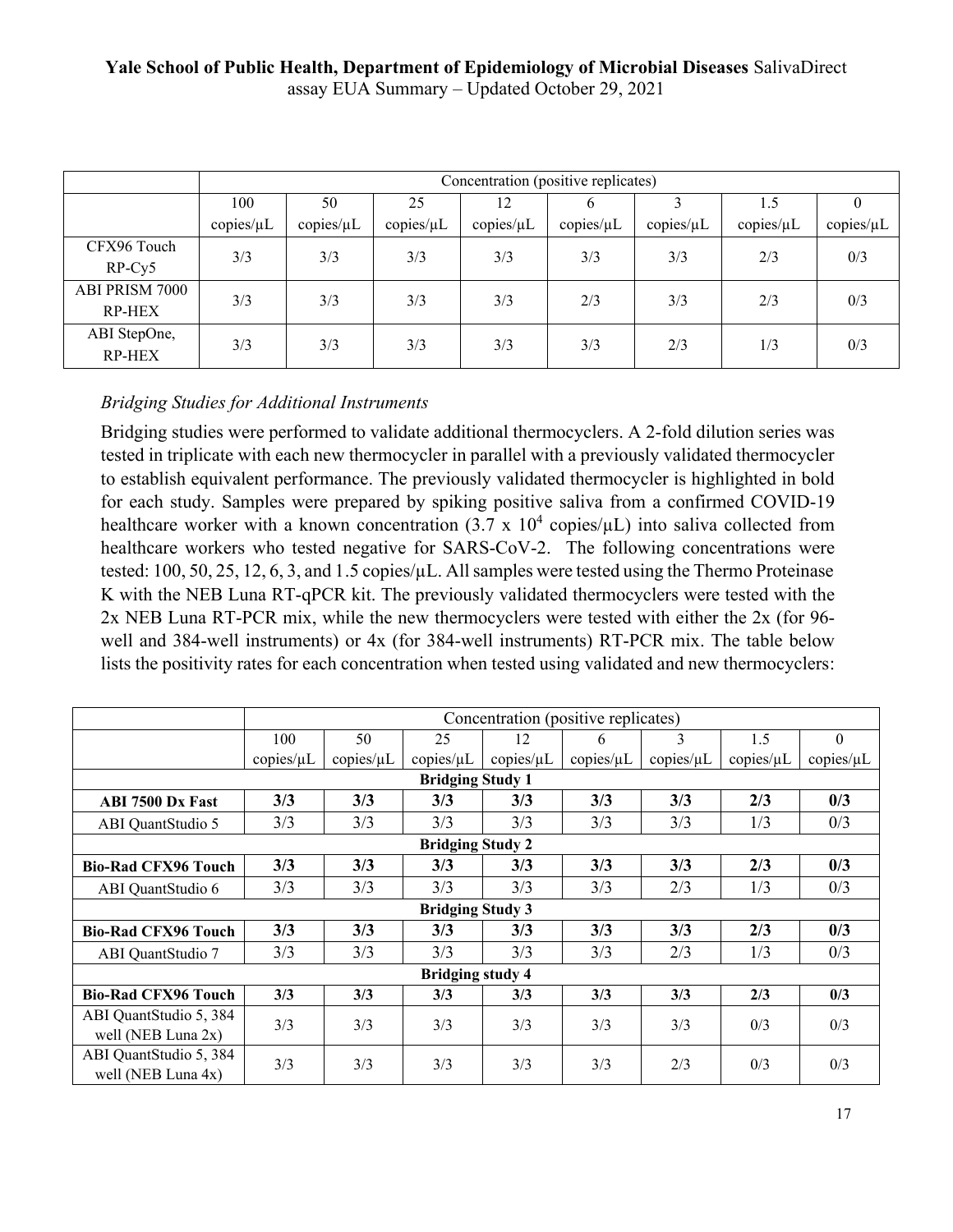|                                                  |            |            | <b>Bridging study 5</b>         |            |            |            |            |            |
|--------------------------------------------------|------------|------------|---------------------------------|------------|------------|------------|------------|------------|
| <b>Bio-Rad CFX96 Touch</b>                       | 3/3        | 3/3        | 3/3                             | 3/3        | 3/3        | 3/3        | 2/3        | 0/3        |
| ABI QuantStudio 6, 384                           | 3/3        | 3/3        | 3/3                             | 3/3        | 3/3        | 3/3        | 1/3        | 0/3        |
| well (NEB Luna 2x)                               |            |            |                                 |            |            |            |            |            |
|                                                  |            |            | <b>Bridging study 6</b>         |            |            |            |            |            |
| <b>Bio-Rad CFX96 Touch</b>                       | 3/3        | 3/3        | 3/3                             | 3/3        | 3/3        | 3/3        | 3/3        | 0/3        |
| ABI QuantStudio 7 Pro,<br>384 well (NEB Luna 2x) | 3/3        | 3/3        | 3/3                             | 3/3        | 3/3        | 3/3        | 1/3        | 0/3        |
| ABI QuantStudio 7 Pro,                           | 3/3        | 3/3        | 3/3                             | 3/3        | 3/3        | 3/3        | 3/3        | 0/3        |
| 384 well (NEB Luna 4x)                           |            |            | <b>Bridging study 7</b>         |            |            |            |            |            |
| <b>Bio-Rad CFX96 Touch</b>                       | 3/3        | 3/3        | 3/3                             | 3/3        | 3/3        | 3/3        | 2/3        | 0/3        |
| ABI QuantStudio 7                                |            |            |                                 |            |            |            |            |            |
| Flex, 384 well (NEB                              | 3/3        | 3/3        | 3/3                             | 3/3        | 3/3        | 2/3        | 1/3        | 0/3        |
| Luna $4x$ )                                      |            |            |                                 |            |            |            |            |            |
|                                                  |            |            | <b>Bridging study 8</b>         |            |            |            |            |            |
| <b>Bio-Rad CFX96 Touch</b>                       | 3/3        | 3/3        | 3/3                             | 3/3        | 3/3        | 3/3        | 3/3        | 0/3        |
| ABI QuantStudio 12K<br>Flex, 384 well (NEB       | 3/3        | 3/3        | 3/3                             | 3/3        | 3/3        | 3/3        | 1/3        | 0/3        |
| Luna $4x$ )                                      |            |            |                                 |            |            |            |            |            |
|                                                  |            |            | <b>Bridging study 9</b>         |            |            |            |            |            |
| ABI 7500 Dx Fast                                 | 3/3        | 3/3        | 3/3                             | 3/3        | 3/3        | 3/3        | 3/3        | 0/3        |
| ABI QuantStudio Dx,<br>96 well                   | 3/3        | 3/3        | 3/3                             | 3/3        | 3/3        | 3/3        | 2/3        | 0/3        |
|                                                  |            |            | <b>Bridging study 10</b>        |            |            |            |            |            |
| <b>Bio-Rad CFX96 Touch</b>                       | 3/3        | 3/3        | 3/3                             | 3/3        | 3/3        | 3/3        | 2/3        | 0/3        |
| Roche Cobas Z480                                 | 3/3        | 3/3        | 3/3                             | 3/3        | 3/3        | 3/3        | 2/3        | 0/3        |
|                                                  |            |            | <b>Bridging study 11</b>        |            |            |            |            |            |
| <b>Bio-Rad CFX96 Touch</b>                       | 3/3        | 3/3        | 3/3                             | 3/3        | 3/3        | 3/3        | 2/3        | 0/3        |
| ABI PRISM 7000                                   | 3/3        | 3/3        | 3/3                             | 3/3        | 3/3        | 2/3        | 2/3        | 0/3        |
|                                                  |            |            | <b>Bridging study 12</b>        |            |            |            |            |            |
| <b>Bio-Rad CFX96 Touch</b>                       | 3/3        | 3/3        | 3/3                             | 3/3        | 3/3        | 3/3        | 2/3        | 0/3        |
| ABI StepOne                                      | 3/3        | 3/3        | 3/3                             | 3/3        | 3/3        | 2/3        | 1/3        | 0/3        |
|                                                  |            |            | <b>Bridging study 13</b>        |            |            |            |            |            |
| <b>Bio-Rad CFX96 Touch</b>                       | 3/3        | 3/3        | 3/3                             | 3/3        | 3/3        | 3/3        | 2/3        | 0/3        |
| ABI QuantStudio 7 Flex                           | 3/3        | 3/3        | 3/3                             | 3/3        | 3/3        | 3/3        | 2/3        | 0/3        |
|                                                  |            |            | <b>Bridging study 14</b>        |            |            |            |            |            |
| <b>Bio-Rad CFX96 Touch</b>                       | 3/3<br>3/3 | 3/3<br>3/3 | 3/3<br>3/3                      | 3/3<br>3/3 | 3/3<br>3/3 | 3/3<br>3/3 | 2/3<br>2/3 | 0/3<br>0/3 |
| Analytik Jena qTower                             |            |            |                                 |            |            |            |            |            |
| <b>Bio-Rad CFX96 Touch</b>                       | 3/3        | 3/3        | <b>Bridging study 15</b><br>3/3 | 3/3        | 3/3        | 3/3        | 2/3        | 0/3        |
| Roche LightCycler 480                            | 3/3        | 3/3        | 3/3                             | 3/3        | 3/3        | 0/3        | 0/3        | 0/3        |
|                                                  |            |            | <b>Bridging study 16</b>        |            |            |            |            |            |
| <b>Bio-Rad CFX96 Touch</b>                       | 3/3        | 3/3        | 3/3                             | 3/3        | 3/3        | 3/3        | 2/3        | 0/3        |
| ABI StepOne Plus                                 | 3/3        | 3/3        | 3/3                             | 3/3        | 3/3        | 0/3        | 0/3        | 0/3        |
|                                                  |            |            | <b>Bridging study 17</b>        |            |            |            |            |            |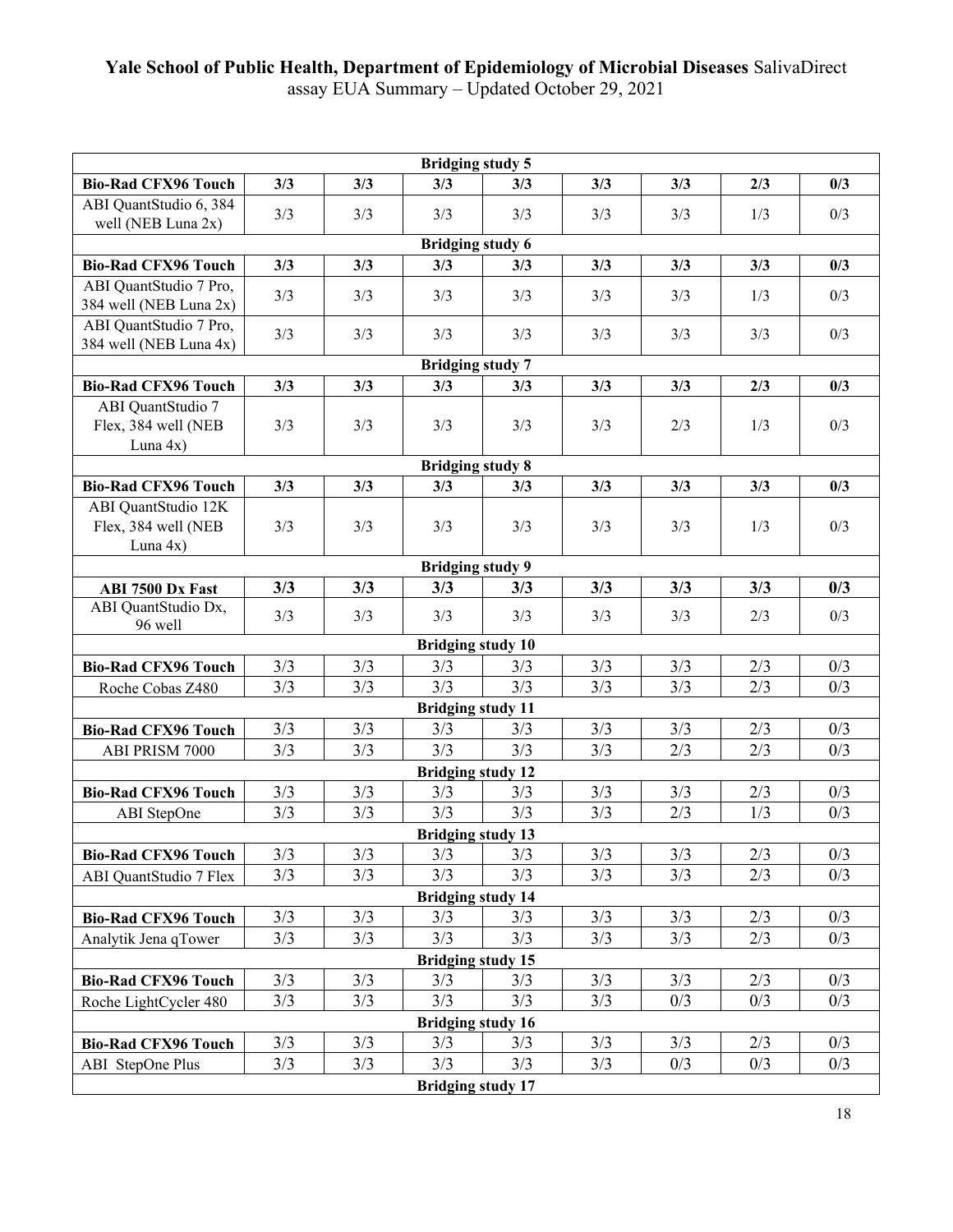| <b>CFX96 To</b><br><b>Bio-Rad</b><br>∶ouch | $\sim$ $\prime$<br>ر ر | ر ر | $\sim$ $\sim$ | $\sqrt{ }$<br>້<br>-              | $\sim$ $\prime$<br>- -     | -- |  |
|--------------------------------------------|------------------------|-----|---------------|-----------------------------------|----------------------------|----|--|
| <b>CHAI O</b><br><sup>T</sup> Open qPCR    |                        | ر ر | <u>. .</u>    | $\overline{\phantom{a}}$<br>ر ، ر | $\sim$ $\mu$<br><u>. .</u> | .  |  |

The lowest concentration at which 100% of replicates were positive for the new thermocyclers was within 2X of the validated thermocycler when tested side-by-side, indicating comparable analytical performance.

The bridging studies for the QuantStudio 5 (384) and QuantStudio 7 (384) thermocyclers also included testing with the Bio-Rad Reliance and TaqPath One Step RT-PCR reaction mixtures previously validated for the 96-well thermocyclers. These results also demonstrated comparable analytical performance for these reaction mixes when used on the 384-well instruments compared to the previously validated thermocycler (highlighted in bold):

|                      |            |           | <b>Concentration (positive replicates)</b> |               |               |               |                 |               |                 |
|----------------------|------------|-----------|--------------------------------------------|---------------|---------------|---------------|-----------------|---------------|-----------------|
|                      | RT-PCR     | 100       | 50                                         | 25            | 12            | 6             | 3               | 1.5           | $\Omega$        |
|                      | Mix        | copies/µL | copies/ $\mu$ L                            | copies/µL     | copies/µL     | copies/µL     | copies/ $\mu$ L | copies/µL     | copies/ $\mu$ L |
| <b>Bio-Rad CFX96</b> | <b>NEB</b> |           |                                            |               |               |               |                 |               |                 |
| Touch                | Luna $2x$  | 3/3       | 3/3                                        | 3/3           | 3/3           | 3/3           | 3/3             | 2/3           | 0/3             |
| ABI QuantStudio      | Bio-Rad    | 3/3       | 3/3                                        |               | $\frac{3}{3}$ |               | $\frac{3}{3}$   | 2/3           | 0/3             |
| 5,384 well           | Reliance   |           |                                            | $\frac{3}{3}$ |               | $\frac{3}{3}$ |                 |               |                 |
|                      |            |           |                                            |               |               |               |                 |               |                 |
| <b>Bio-Rad CFX96</b> | <b>NEB</b> | 3/3       | 3/3                                        | 3/3           | 3/3           | 3/3           | 3/3             | $\frac{3}{3}$ | 0/3             |
| <b>Touch</b>         | Luna $2x$  |           |                                            |               |               |               |                 |               |                 |
| ABI QuantStudio      | Bio-Rad    | 3/3       | 3/3                                        | 3/3           | 3/3           | 3/3           | 3/3             | 2/3           | 0/3             |
| 7 Pro, 384 well      | Reliance   |           |                                            |               |               |               |                 |               |                 |
| ABI QuantStudio      | TaqPath    |           |                                            |               |               |               |                 |               |                 |
| 7 Pro, 384 well      | One        | 3/3       | 3/3                                        | 3/3           | 3/3           | $\frac{3}{3}$ | 3/3             | $\frac{1}{3}$ | 0/3             |
|                      | Step       |           |                                            |               |               |               |                 |               |                 |

#### *Validation of the Hamilton Automated Protocol (Appendix C in the Instructions for Use)*

An LoD finding study was conducted by testing gamma irradiated SARS-CoV-2 virus (BEI) spiked into saliva negative for SARS-CoV-2 at concentrations of 100, 50, 25, 12, 6, 3 and 1.5 copies/µl. Samples were tested in triplicate following Workflow Three (heat pre-treatment of 95°C for 30 minutes) followed by RT-qPCR testing in the 384-well format QuantStudio 5 with the NEB Luna 2x RT-PCR mix and the Cy5 labelled RP probe. Following, 20 replicates at 0.5x, 1x, and 2x of the preliminary  $LoD$  (6 copies/ $\mu$ ) were also tested in the same workflow. Results for the Hamilton automated protocol are summarized below:

|                    | Concentration (positive replicates)                              |       |       |  |
|--------------------|------------------------------------------------------------------|-------|-------|--|
|                    | 12 copies/ $\mu L$<br>$6$ copies/ $\mu$ L<br>$3$ copies/ $\mu$ L |       |       |  |
| Automated protocol | 20/20                                                            | 19/20 | 16/20 |  |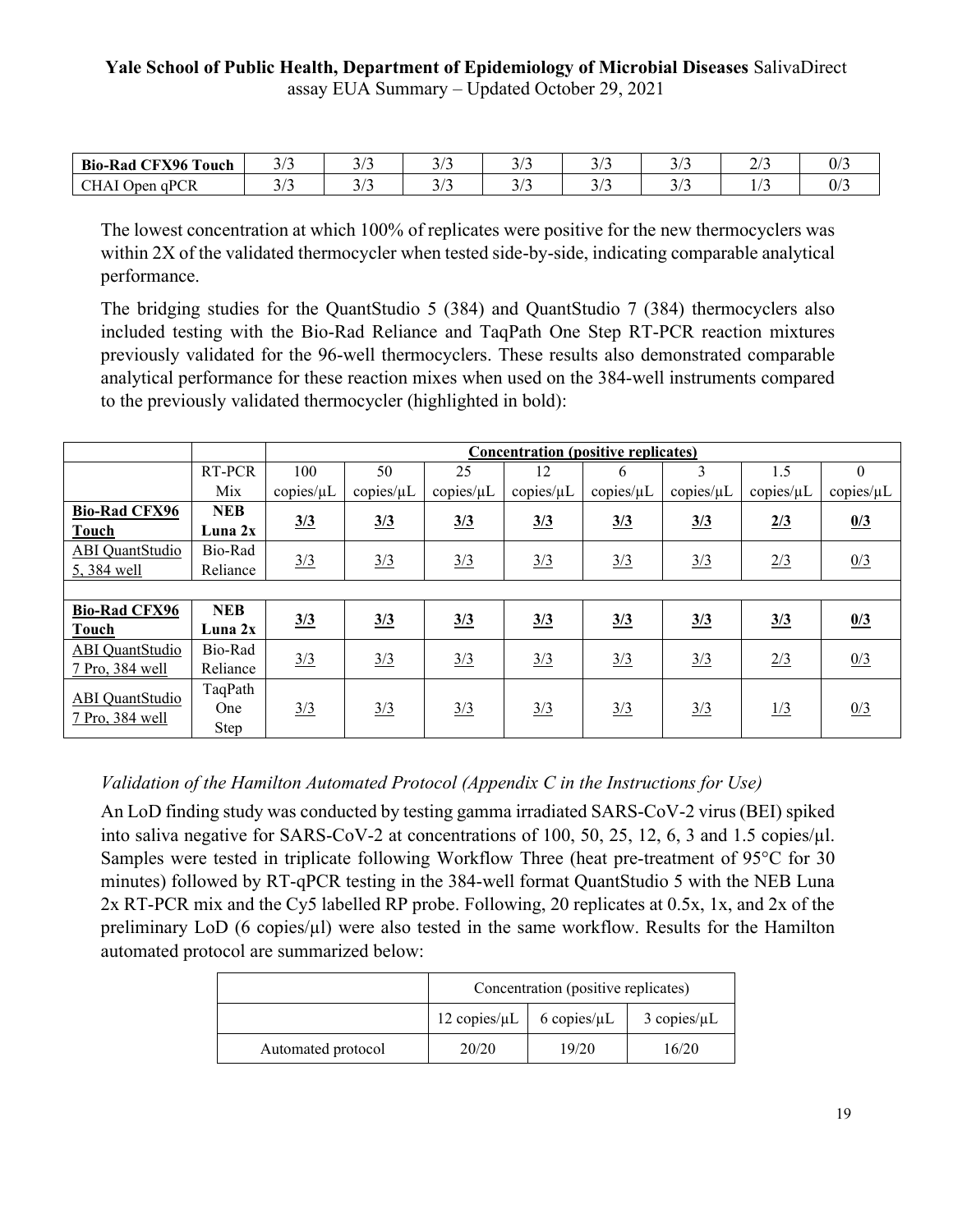The LoD of the SalivaDirect Assay using the Hamilton automated protocol was confirmed to be 6 copies/µl.

In addition, a trial of the Hamilton automated protocol was also conducted using 10 negative and 10 contrived positive samples with 10^6 copies/mL of gamma-irradiated SARS-CoV-2 virus, loaded next to each other in a Matrix tube rack in alternating positions. This was to simulate a worst-case scenario for potential sample cross-contamination. All negative samples remained negative for SARS-CoV-2 N1 RNA.

## *Validation of the Tecan Fluent 780 Automated Protocol (Appendix D in the Instructions for Use)*

An LoD finding study was conducted by testing AccuPlex SARS-CoV-2 Full Genome from SeraCare Life Sciences, Inc. spiked into saliva negative for SARS-CoV-2 at concentrations of 100, 50, 25, 12.5, 6.25, 3.125 and 1.563 copies/ $\mu$ l. Samples were tested in triplicate using both the proposed automated sample extraction protocol as well as the manual extraction following the standard SalivaDirect protocol (Workflow One: proteinase K and heat inactivation). Lysed saliva samples were tested as per the SalivaDirect IFU RT-qPCR protocol in ABI QuantStudio 7 Pro with the NEB Luna 2x RT-PCR mix probe. Following, 20 replicates at 0.5x, 1x, and 2x of the preliminary LoD (6 copies/µl) were also transferred and tested with the same extraction protocols. Results for the Tecan Fluent 780 automated protocol are summarized below:

|                            | Concentration (positive replicates)                                |       |       |  |
|----------------------------|--------------------------------------------------------------------|-------|-------|--|
|                            | $12$ copies/ $\mu$ L<br>$6$ copies/ $\mu$ L<br>$3$ copies/ $\mu$ L |       |       |  |
| Automated protocol         | 20/20                                                              | 20/20 | 16/20 |  |
| Manual Protocol (standard) | 20/20                                                              | 20/20 | 19/20 |  |

The LoD of the SalivaDirect Assay using the Tecan Fluent 780 automated protocol was confirmed to be 6 copies/µl.

In addition, a trial of the Tecan Fluent 780 automated protocol was also conducted using 10 negative and 10 contrived positive samples with 10^6 copies/mL of gamma-irradiated SARS-CoV-2 virus, loaded next to each other in a Matrix tube rack in alternating positions. This was to simulate a worst-case scenario for potential sample cross-contamination. All negative samples remained negative for SARS-CoV-2 N1 RNA.

# *Validation of the Tecan Fluent 480 Assisted RT-qPCR Preparation (Appendix E in the Instructions for Use)*

For both 96-well and 384-well RT-qPCR plates, an LoD finding study was conducted by testing AccuPlex SARS-CoV-2 Full Genome from SeraCare Life Sciences, Inc. spiked into saliva negative for SARS-CoV-2 at concentrations of 100, 50, 25, 12.5, 6.25, 3.125 and 1.563 copies/µl. Samples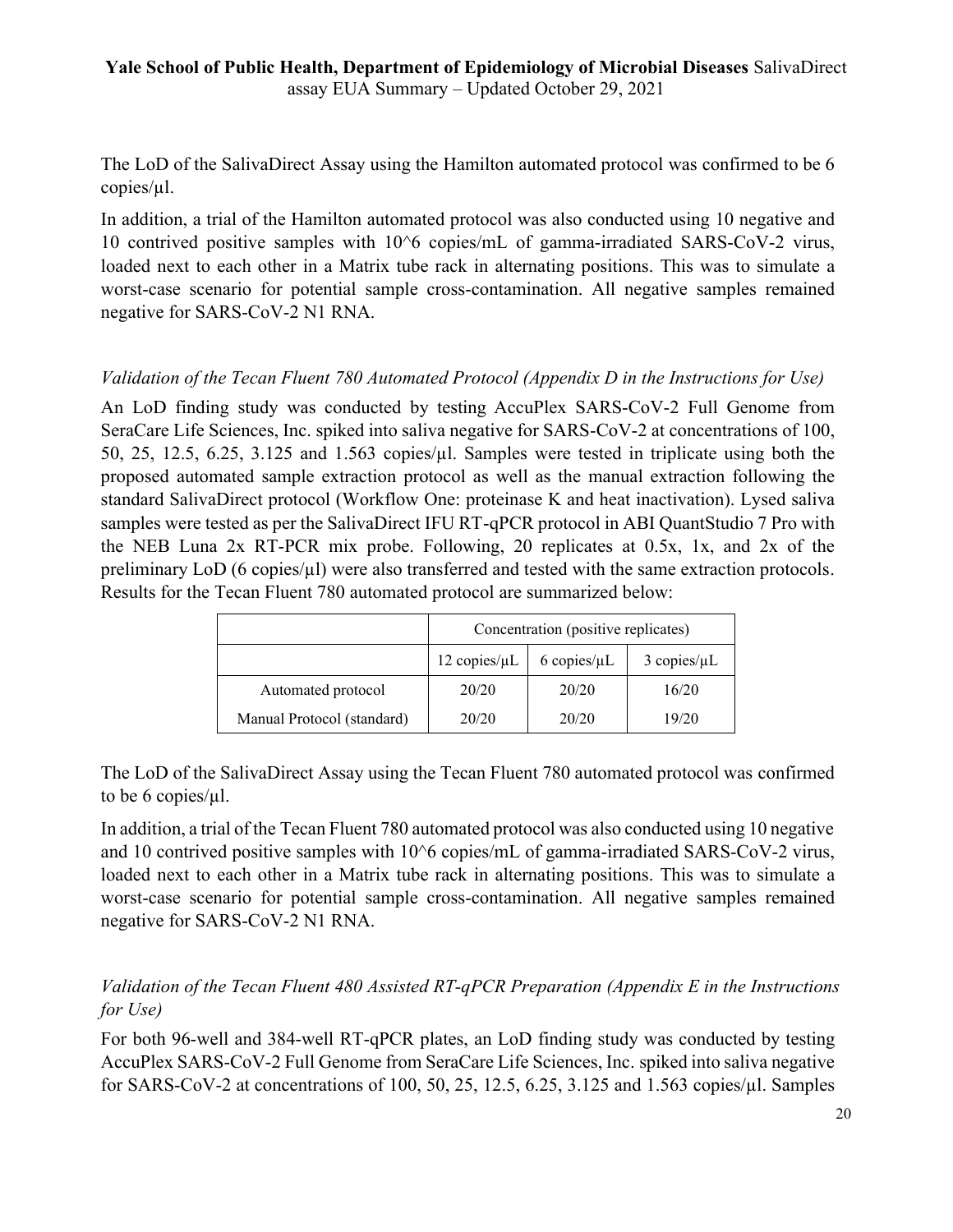were tested in triplicate following the standard SalivaDirect protocol (Workflow One: proteinase K and heat inactivation) followed by RT-qPCR testing in the 96-well and 384-well formats in ABI QuantStudio 7 Pro with the NEB Luna 2x RT-PCR mix probe. Following, 20 replicates at 0.5x, 1x, and 2x of the preliminary LoD (6 copies/ul) were also tested in the same workflow for both well formats. Results for the Tecan Fluent 480 RT-qPCR preparation of both the 96-well and 384-wll PCR preparation are summarized below:

|                             | Concentration (positive replicates) |                     |                     |  |
|-----------------------------|-------------------------------------|---------------------|---------------------|--|
|                             | $12$ copies/ $\mu$ L                | $6$ copies/ $\mu$ L | $3$ copies/ $\mu$ L |  |
| 96-well format (automated)  | 20/20                               | 20/20               | 20/20               |  |
| 96-well format (manual)     | 20/20                               | 20/20               | 20/20               |  |
| 384-well format (automated) | 20/20                               | 20/20               | 16/20               |  |
| 384-well format (manual)    | 20/20                               | 20/20               | 18/20               |  |

The LoD of the SalivaDirect Assay using the Tecan Fluent 480 RT-qPCR preparation was confirmed to be 3 copies/µl for the 96-well format and 6 copies/µl for the 384-well format.

In addition, a trial of the Tecan Fluent 480 RT-qPCR preparation was also conducted using 10 negative and 10 contrived positive samples with 10^6 copies/mL of gamma-irradiated SARS-CoV-2 virus. These samples were run using both the manual and automated protocols for the 96-well and 384-well formats, with an alternating order of positive-negative samples. This was to simulate a worst-case scenario for potential sample cross-contamination. All negative samples remained negative for SARS-CoV-2 N1 RNA.

# *Bridging Studies for Pre-Treatment Heat Step*

An LoD confirmation study was performed to validate pre-treatment heat steps. Samples were prepared by spiking positive saliva from a confirmed COVID-19 healthcare worker with a known concentration (3.7 x  $10^4$  copies/ $\mu$ L) into saliva collected from healthcare workers who tested negative for SARS-CoV-2. The following concentrations were tested: 6, 3, and 1.5 copies/µL, each with 20 individual replicates. All samples were tested with or without the Thermo Proteinase K and heat inactivation step. Following, all lysates were tested by the standard SalivaDirect RT-qPCR protocol with the NEB Luna kit on the CFX96 Touch PCR instrument:

## **Pre-Treatment Heat step prior to SalivaDirect protocol without the addition of Proteinase K and heat inactivation step**

|                               | Concentration (positive replicates)                                 |       |       |  |
|-------------------------------|---------------------------------------------------------------------|-------|-------|--|
|                               | $6$ copies/ $\mu$ L<br>$3$ copies/ $\mu$ L<br>$1.5$ copies/ $\mu$ L |       |       |  |
| $65^{\circ}$ C for 15 minutes | 20/20                                                               | 20/20 | 18/20 |  |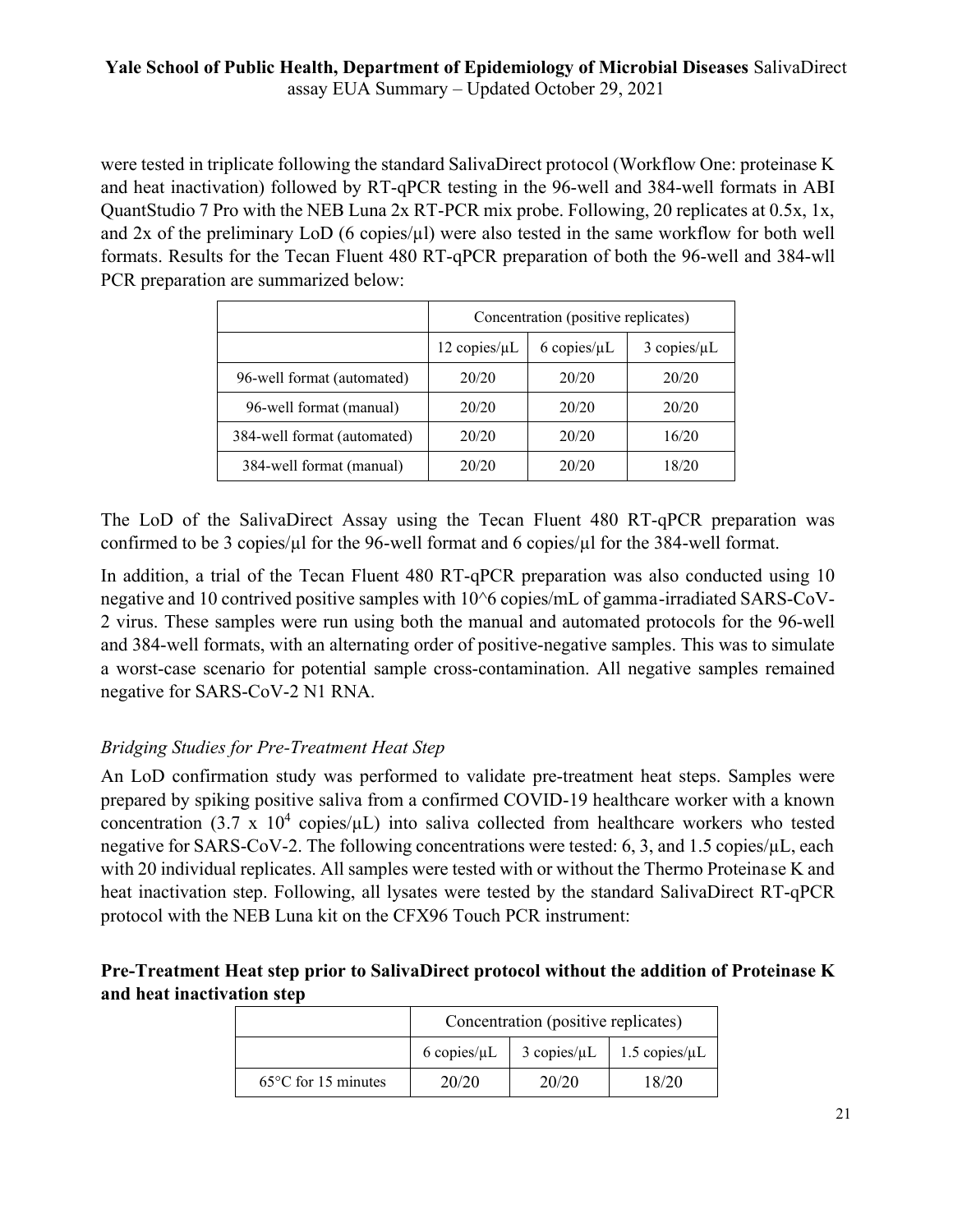| $95^{\circ}$ C for 5 minutes  | 20/20 | 19/20 | 18/20 |
|-------------------------------|-------|-------|-------|
| $95^{\circ}$ C for 30 minutes | 20/20 | 15/20 | 14/20 |

The LoD when utilizing a Pre-treatment heat step at the above conditions without the Proteinase K and heat inactivation step confirms to be  $3-6$  copies/ $\mu$ l, which is comparable to the standard SalivaDirect protocol.

**Pre-Treatment Heat step prior to standard SalivaDirect protocol with Proteinase K and heat inactivation step**

|                               | Concentration (positive replicates)                                 |       |       |  |  |
|-------------------------------|---------------------------------------------------------------------|-------|-------|--|--|
|                               | $6$ copies/ $\mu$ L<br>$3$ copies/ $\mu$ L<br>$1.5$ copies/ $\mu$ L |       |       |  |  |
| $65^{\circ}$ C for 15 minutes | 20/20                                                               | 17/20 | 15/20 |  |  |
| $95^{\circ}$ C for 30 minutes | 20/20                                                               | 16/20 | 19/20 |  |  |

The LoD when utilizing a Pre-treatment heat step at the above conditions prior to the standard SalivaDirect protocol with the Proteinase K and heat inactivation confirms to be 6 copies/ $\mu$ l, which is comparable to the standard SalivaDirect protocol. Below is an illustrative summary of the workflows including the heat pre-treatment steps:



#### *2. Analytical Inclusivity/Cross Reactivity*

The sequences for the N1 primers and probe used in this assay are identical to the primer/probe sequences used in the FDA authorized CDC SARS-CoV-2 assay. Please refer to EUA200001/A004 for an updated in silico analysis of the primers/probes used with the CDC assay.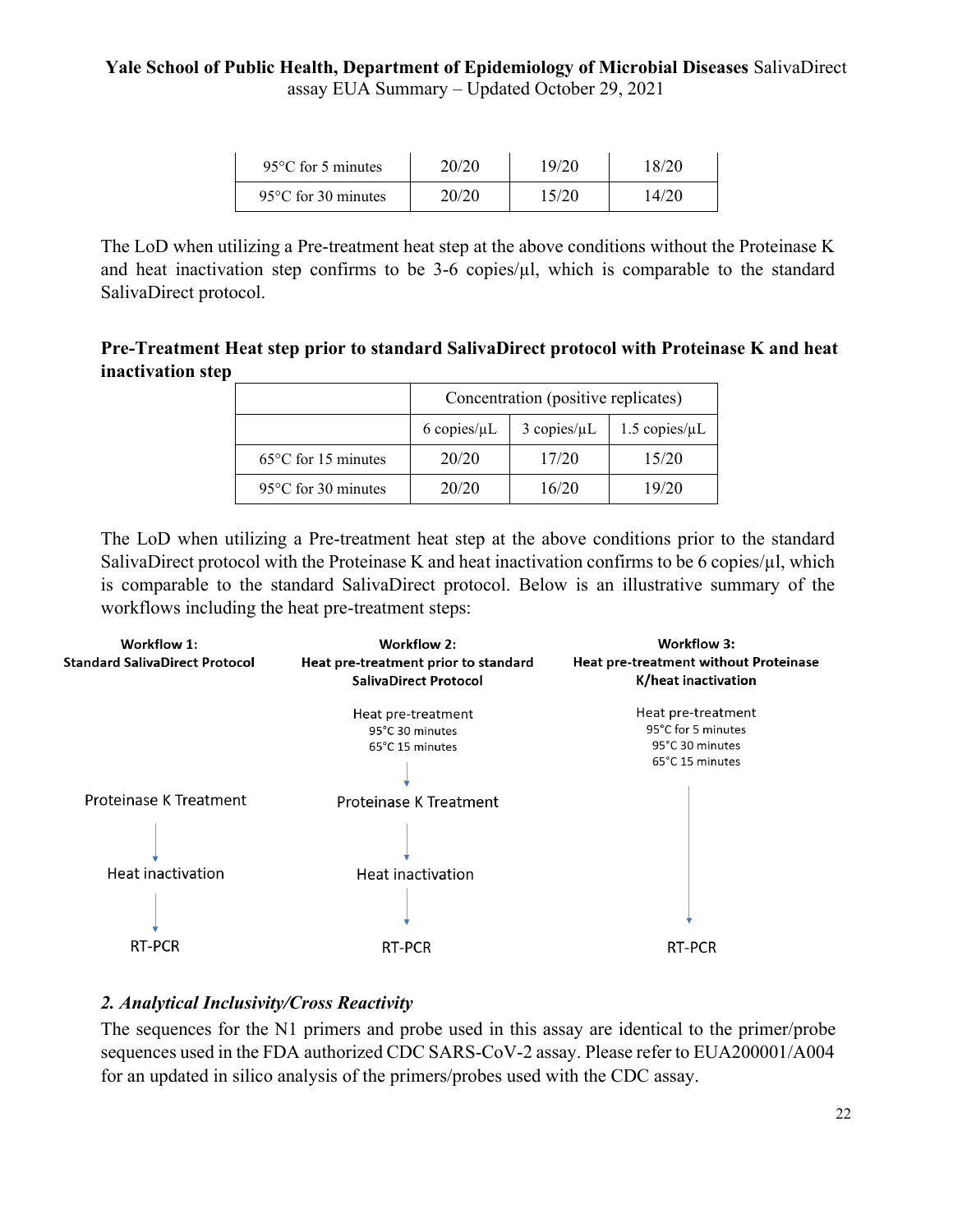In addition, SalivaDirect was tested on 52 saliva specimens collected from adults during the 2018/2019 and 2019/2020 (pre-COVID19) autumn/winter influenza seasons. Out of the 52 specimens tested, 51 resulted as negative, and one resulted as invalid (both N1 and RP were not detected).

## *3. Clinical Evaluation*

## **Individual Sample Testing**

#### *Performance in a population suspected of COVID-19*

Performance of SalivaDirect was compared to the authorized ThermoFisher Scientific TaqPath RT-PCR COVID-19 combo kit by testing paired nasopharyngeal and saliva samples. Nasopharyngeal swabs and saliva were collected from inpatients and healthcare workers in the Yale-New Haven Hospital. Saliva was collected in sterile urine cups or 5 mL tubes without addition of any preservatives.

For the preliminary selection of specimens, specimens were tested with a modified version of the US CDC assay. Based on these results, a total of 67 NP/saliva pairs were tested for the current study, with 37 being NP positive and 30 being NP negative by the modified CDC assay. These NP and saliva specimens were subsequently tested in parallel with the EUA-authorized TaqPath COVID-19 combo kit (on NP specimens) and SalivaDirect (on saliva specimens). The ThermoFisher Scientific TaqPath COVID-19 combo kit combines RNA extraction using the MagMax Viral/Pathogen Nucleic Acid Isolation Kit with a multiplex RT-PCR diagnostic assay targeting 3 regions of the SARS-CoV-2 genome. For SalivaDirect testing, the ThermoFisher Scientific proteinase K, ThermoFisher Scientific TaqPath RT-PCR kit, and Bio-Rad CFX96 Touch instrument were utilized.

Out of the 37 NP specimens that originally tested positive by the modified CDC assay, 34 tested positive with the TaqPath COVID-19 Combo Kit and three tested negative. The TaqPath results from these 34 specimens were used as the comparator for the SalivaDirect when evaluating positive percent agreement (PPA). All 30 NP specimens that were negative by the original modified CDC assay also tested negative by the TaqPath assay. The results from these 30 specimens plus the three TaqPath negative NP specimens described above were used as the comparator for the SalivaDirect when evaluating negative percent agreement (NPA). The results from this paired study are described below: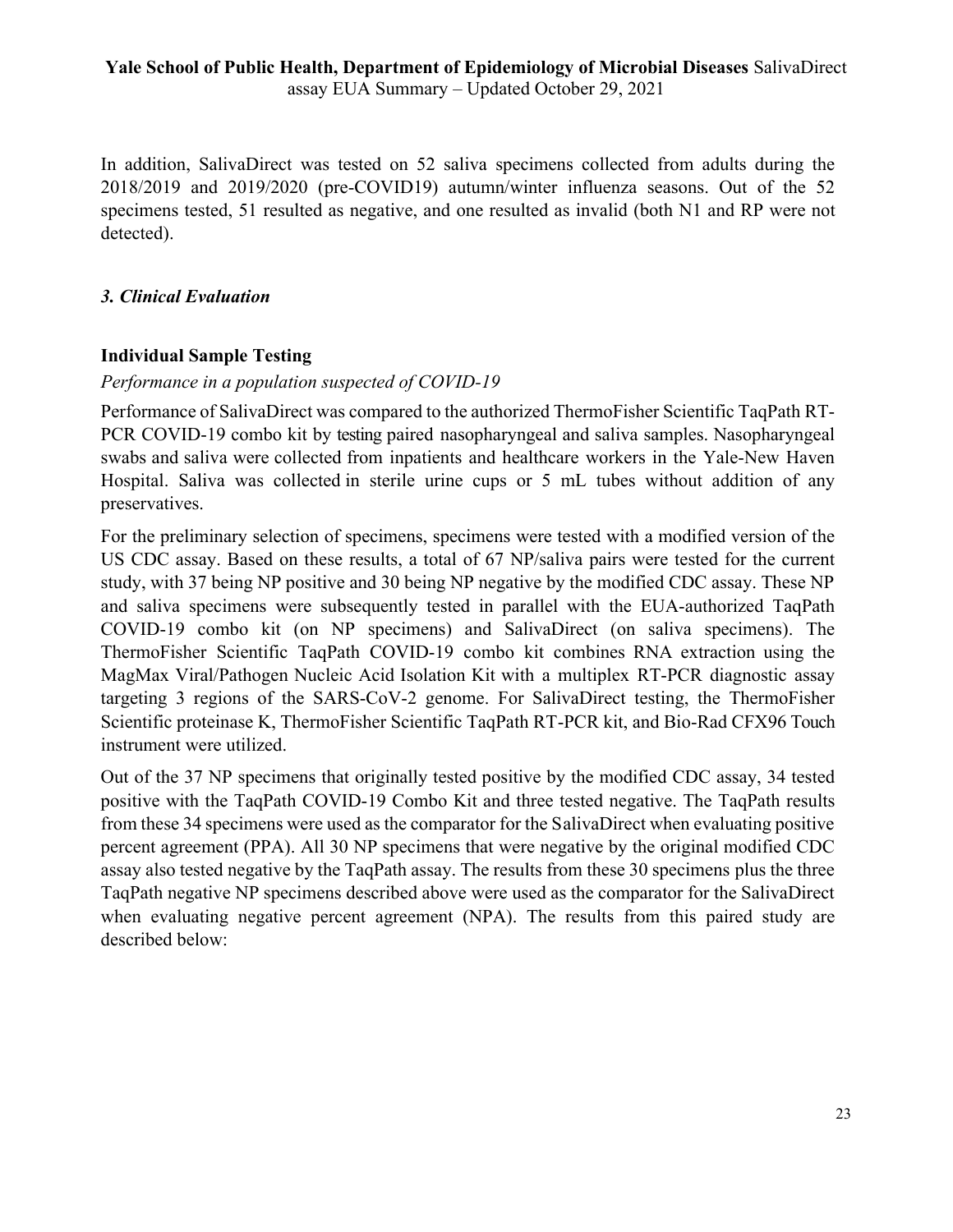**Qualitative outcome of parallel testing of paired nasopharyngeal swabs and saliva with SalivaDirect and the ThermoFisher Scientific TaqPath COVID-19 combo kit. TaqPath RT-PCR COVID-19**

|                                       |                                       |                     | 1 ayı atlı in 1 -1 yan yüvetler |  |
|---------------------------------------|---------------------------------------|---------------------|---------------------------------|--|
|                                       |                                       | Nasopharyngeal swab |                                 |  |
|                                       |                                       | Positive            | Negative                        |  |
| <b>SalivaDirect</b>                   | Positive                              | 32                  |                                 |  |
| Saliva                                | Negative                              |                     | 30                              |  |
| Total                                 |                                       | 34                  | 33                              |  |
|                                       | Positive agreement = $94.1\%$ (32/34) |                     |                                 |  |
| Negative agreement = $90.9\%$ (30/33) |                                       |                     |                                 |  |

Out of the 34 individuals with nasopharyngeal swab specimens that tested positive by the TaqPath COVID-19 kit, 32 had saliva specimens that were positive by the SalivaDirect, yielding a PPA of 94.1%. Out of the 33 individuals with negative NP swab specimens by the TaqPath assay, 30 had saliva specimens that were negative by SalivaDirect, generating an NPA of 90.9%. There were three individuals who tested positive by SalivaDirect on saliva specimens but negative by TaqPath on NP specimens. It should be noted that these 3 individuals previously tested weakly positive with the modified CDC assay.

As an additional analysis, the results from the SalivaDirect on saliva specimens were compared to the results from the modified CDC assay on the paired NP specimens. This modified CDC assay used the 2019-nCoV N1, 2019-nCoV N2, and RP primer-probe sets with the NEB Luna Universal Probe One-Step RT-qPCR kit on the Bio-Rad CFX96 Touch. The SalivaDirect results were concordant with 94.6% (35/37) of the NP positive results and 100% of the NP negative results, as shown below:

|                                       |          | <b>Modified CDC RT-PCR</b>  |          |  |  |
|---------------------------------------|----------|-----------------------------|----------|--|--|
|                                       |          | Nasopharyngeal swab         |          |  |  |
|                                       |          | Positive                    | Negative |  |  |
| <b>SalivaDirect</b>                   | Positive | 35                          |          |  |  |
| Saliva                                | Negative | $\mathcal{D}_{\mathcal{L}}$ | 30       |  |  |
| Total                                 |          | 37                          | 30       |  |  |
| Positive agreement = $94.6\%$ (35/37) |          |                             |          |  |  |
| Negative agreement = $100\%$ (30/30)  |          |                             |          |  |  |

#### *Performance in an Asymptomatic Screening Population*

To validate the SalivaDirect test for SARS-CoV-2 detection in a screening population, paired nasopharyngeal and saliva samples were collected from asymptomatic individuals enrolled in a routine SARS-CoV-2 testing program. Paired nasopharyngeal and saliva samples were collected at the same sampling moment from 20 consecutive individuals who tested positive and 100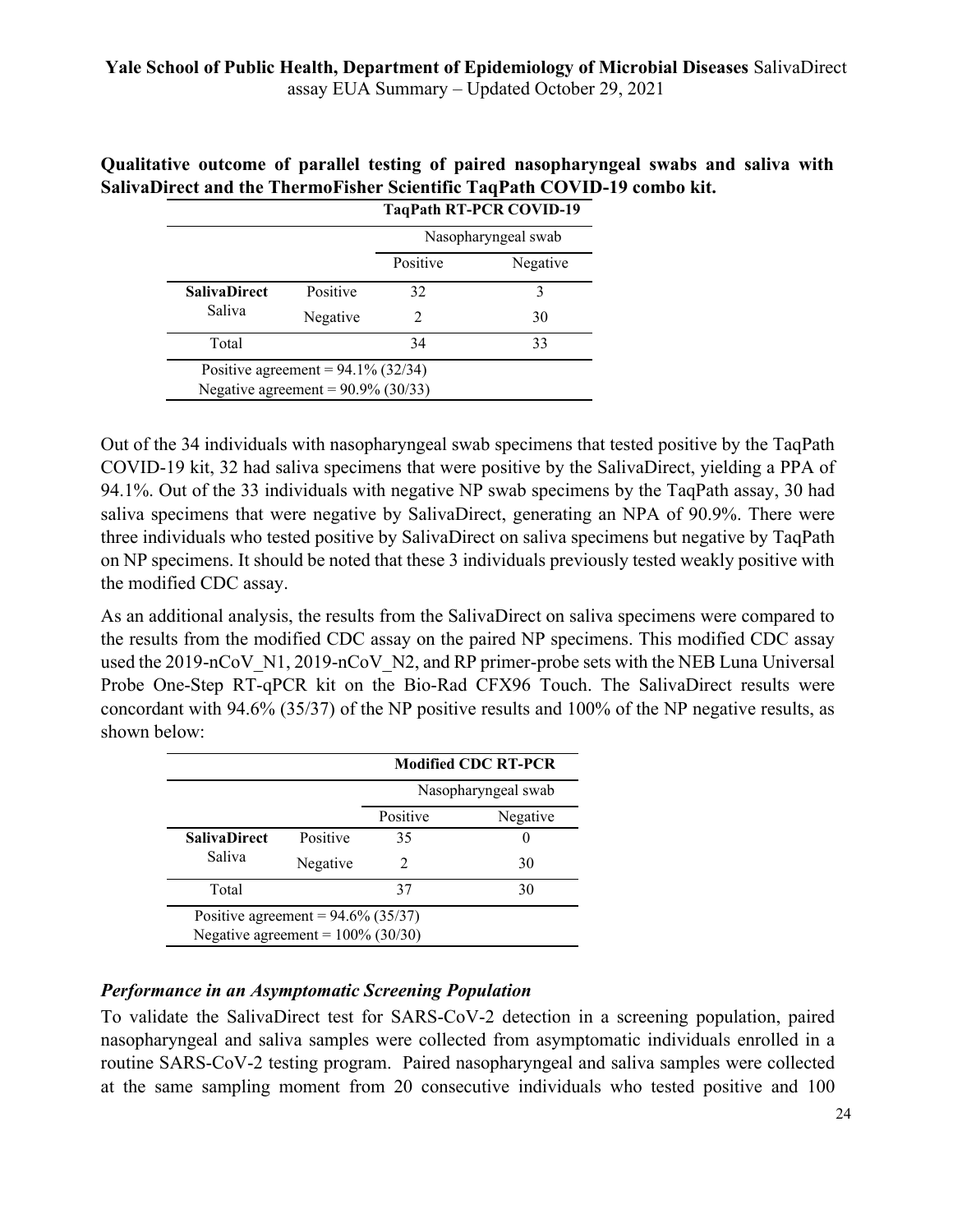consecutive individuals who tested negative. Paired samples were collected on the same day as initial sample collection and diagnosis while all individuals were still asymptomatic. Saliva samples were tested using the SalivaDirect test with the Thermo Proteinase K and the NEB Luna 2x RTqPCR kit on the QuantStudio 7 Pro PCR instrument while nasopharyngeal swab specimens were tested using an FDA EUA-authorized high sensitivity testing platform for SARS-CoV-2 detection. A total of 45% of the nasopharyngeal swab specimens tested were low positives according to the EUA authorized comparator assay. Results between the two sample types were 100% concordant:

|                     |          | <b>EUA-authorized comparator</b>                            |     |  |  |
|---------------------|----------|-------------------------------------------------------------|-----|--|--|
|                     |          | Nasopharyngeal swab                                         |     |  |  |
|                     |          | Positive<br>Negative                                        |     |  |  |
| <b>SalivaDirect</b> | Positive | 20                                                          |     |  |  |
| Saliva              | Negative | 0                                                           | 100 |  |  |
| Total               |          | 20                                                          | 100 |  |  |
|                     |          | Positive agreement = $100\%$ (20/20) (95% CI: 83.89%, 100%) |     |  |  |
|                     |          | Negative agreement = 100% (100/100) (95% CI: 96.3%, 100%)   |     |  |  |

These results indicate acceptable performance of the SalivaDirect assay in an asymptomatic screening population.

# **Pooled Sample Testing**

Deidentified saliva samples of known Ct value (as previously tested using the SalivaDirect test with the Thermo Proteinase K and the NEB Luna 2x RT-qPCR kit on the CFX96 Touch) were pooled with four saliva samples from asymptomatic individuals (which previously tested negative for the SARS-CoV-2 N1 target when tested using the SalivaDirect test with the Thermo Proteinase K and the NEB Luna 2x RT-qPCR kit on the CFX96 Touch) and tested in a pooling validation study using workflow 1.

A total of 50 µL of each individual saliva sample (1x positive, 4x negative) was pooled together then run through the standard SalivaDirect protocol (Workflow 1, above). These pooled samples were run alongside the individual samples to evaluate the positive percent agreement between pooled and individual results.

Ten of the positive individual results were derived from low positive samples with Ct values that were within 0-2.5 Ct of the observed mean Ct at the established LOD when using the Thermo Proteinase K and the NEB Luna 2x RT-qPCR kit and testing on the CFX96 Touch. Ct-distribution of the 22 samples tested through the standard SalivaDirect protocol was as follows: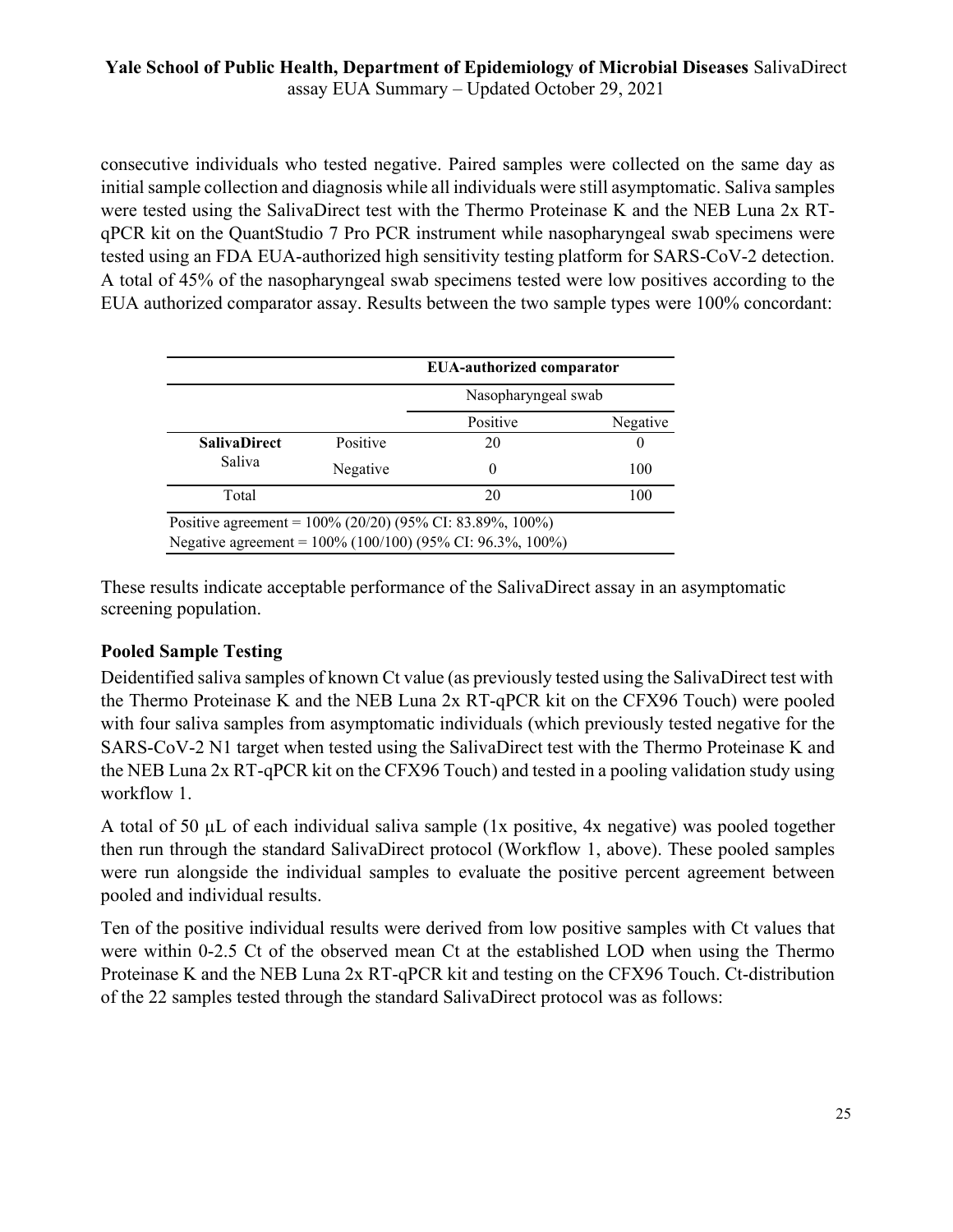# **Yale School of Public Health, Department of Epidemiology of Microbial Diseases** SalivaDirect

assay EUA Summary – Updated October 29, 2021

| Pooled Testing Workflow A,  |
|-----------------------------|
| number $(\%)$ of 22 samples |
| 7(32%)                      |
| 5(23%)                      |
| 10(45%)                     |
|                             |

\*samples <40 Ct are considered positive on the CFX96 Touch

\*mean Ct for the CFX96 instrument when determining LOD for analytical sensitivity using this set of reagents was 36.7

The SalivaDirect pooled protocol resulted in a positive percent agreement of 86.4% (19/22, 95% CI: 66.67%, 95.25%) compared to the individual testing results using the standard SalivaDirect protocol (Workflow 1). The three positive samples that yielded false negative results upon pooled testing had individual Ct values of 37.7, 38, and 39.43.

Overall, a theoretical Ct shift of  $Log_2(n)$  can be estimated for most RT-PCR tests due to the dilution of positive samples when pooled with negative samples. This means that for pools of  $n=5$ , a Ct shift of 2.3 would be expected. In this study, regression analysis of the wet testing results indicated that a Ct value shift of 1.99 was observed upon 5-sample pooling, confirming a slight loss of assay sensitivity. To assess the clinical impact of this loss in sensitivity with pooled testing, an *in silico* analysis was conducted using historical data. In this analysis, a Ct shift of 1.99 was applied to the individual positive results from this historical dataset to determine the percent of positive results that would remain positive upon 5-sample pooling.

A total of 613 historical positive results from six different high complexity CLIA labs (representing four different geographical locations) designated to run the SalivaDirect test were used in this analysis. When a Ct shift of 1.99 was applied to the Ct values obtained from these samples, the percent of samples returning a Ct value under the cut-off for individual sample testing of 45 was evaluated. Out of the 613 results, all samples would have Ct values remaining under the cutoff of 45 after applying this shift. This corresponds to a PPA of 100% (613/613, 95% CI: 99.38%, 100.0%) between pooled and individual testing.

#### *4. Human Usability Study for SalivaDirect Unsupervised Collection Kit*

A total of 30 participants between the ages of 20 and 80 years who represented a range of racial and educational backgrounds were enrolled in this study. Study demographics are presented below:

| Category   | n(%)   |
|------------|--------|
| <b>Sex</b> |        |
| Male       | 11(37) |
| Female     | 19(63) |
| Age        |        |
| 18-29      | 7(23)  |
| 30-39      | 16(53) |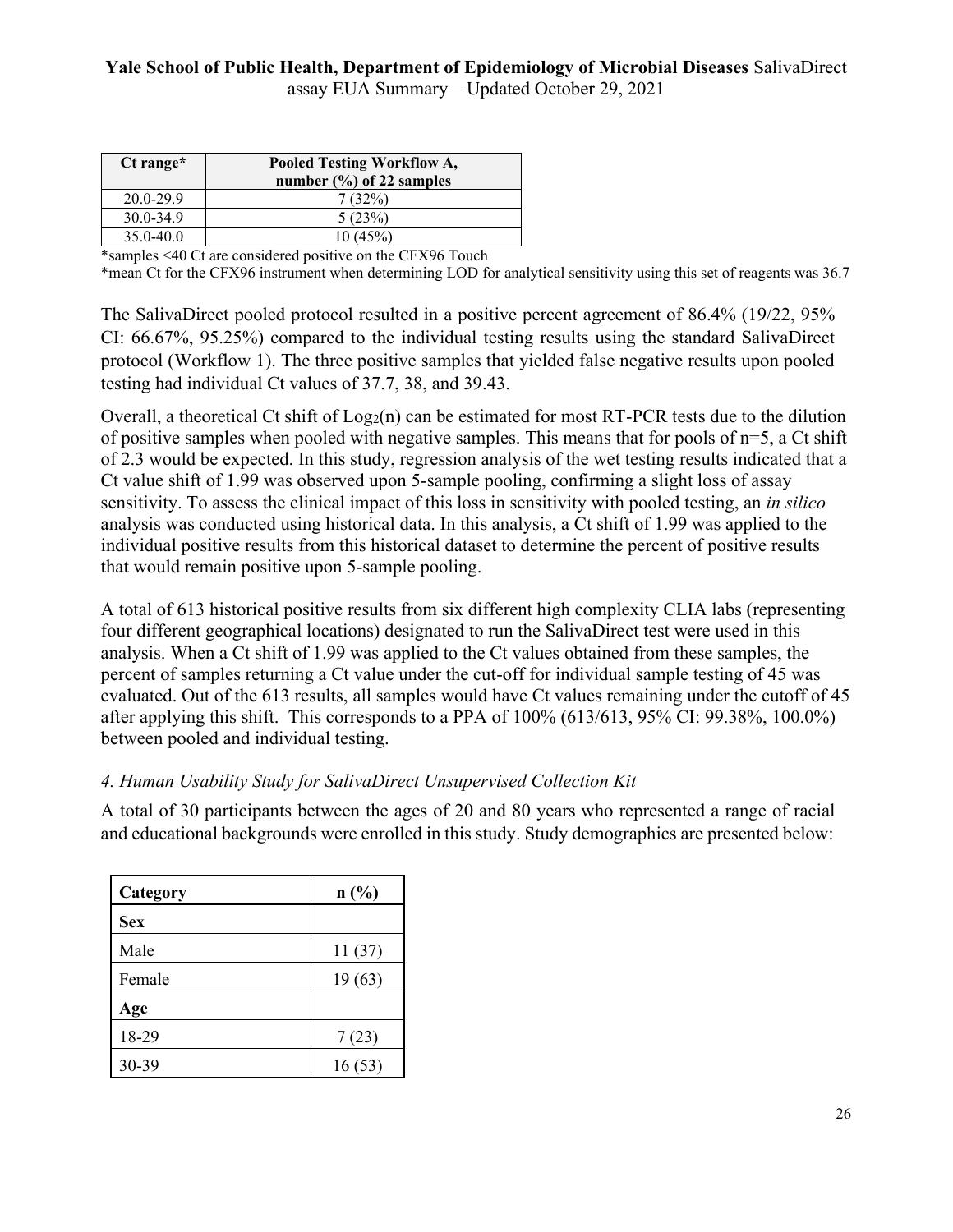| Category                      | $n$ (%) |
|-------------------------------|---------|
| 40-49                         | 4(13)   |
| 50-59                         | 0(0)    |
| 60-69                         | 1(3)    |
| $70+$                         | 2(7)    |
| <b>Education</b>              |         |
| High School/GED               | 2(7)    |
| <b>Bachelors</b>              | 7(23)   |
| <b>Masters</b>                | 10(33)  |
| PhD/MD                        | 11(37)  |
| Race                          |         |
| <b>Black/African American</b> | 4(13)   |
| Hispanic/Latino               | 4(13)   |
| Asian/South Asian             | 6(20)   |
| White                         | 15(50)  |
| Native American               | 1(3)    |

Individuals who had previously provided a saliva sample, who had relevant, career-level laboratory experience, or who were experiencing symptoms of respiratory infection were excluded from enrollment. Once informed consent was provided, participants received a collection kit containing (1) the four devices for obtaining a saliva specimen, (2) corresponding collection instructions, (3) a biohazard bag, and (4) five alcohol wipes. Participants self-collected four saliva samples consecutively and in a randomized order. Members of the study team observed these collections via a video platform. The observer turned off the camera and audio on their device for the duration of the four collections. Both the observer and the participant completed a survey about their experience following each collection, scoring responses on a scale of 1 (strongly disagree) to 5 (strongly agree). All of the samples  $(n = 120)$  were tested for SARS-CoV-2 using SalivaDirect. A laboratory survey assessing the sample quality was completed by the technician during testing.

In 100% of the observed collections, study participants appeared confident in their ability to complete the collection correctly. The majority of participants (93%) understood the importance of following the instructions carefully to avoid incorrect test results, and during only two collections (1.67%), participants appeared to not adequately follow these instructions for proper sample collection. Results for the questions in the observer survey are summarized below: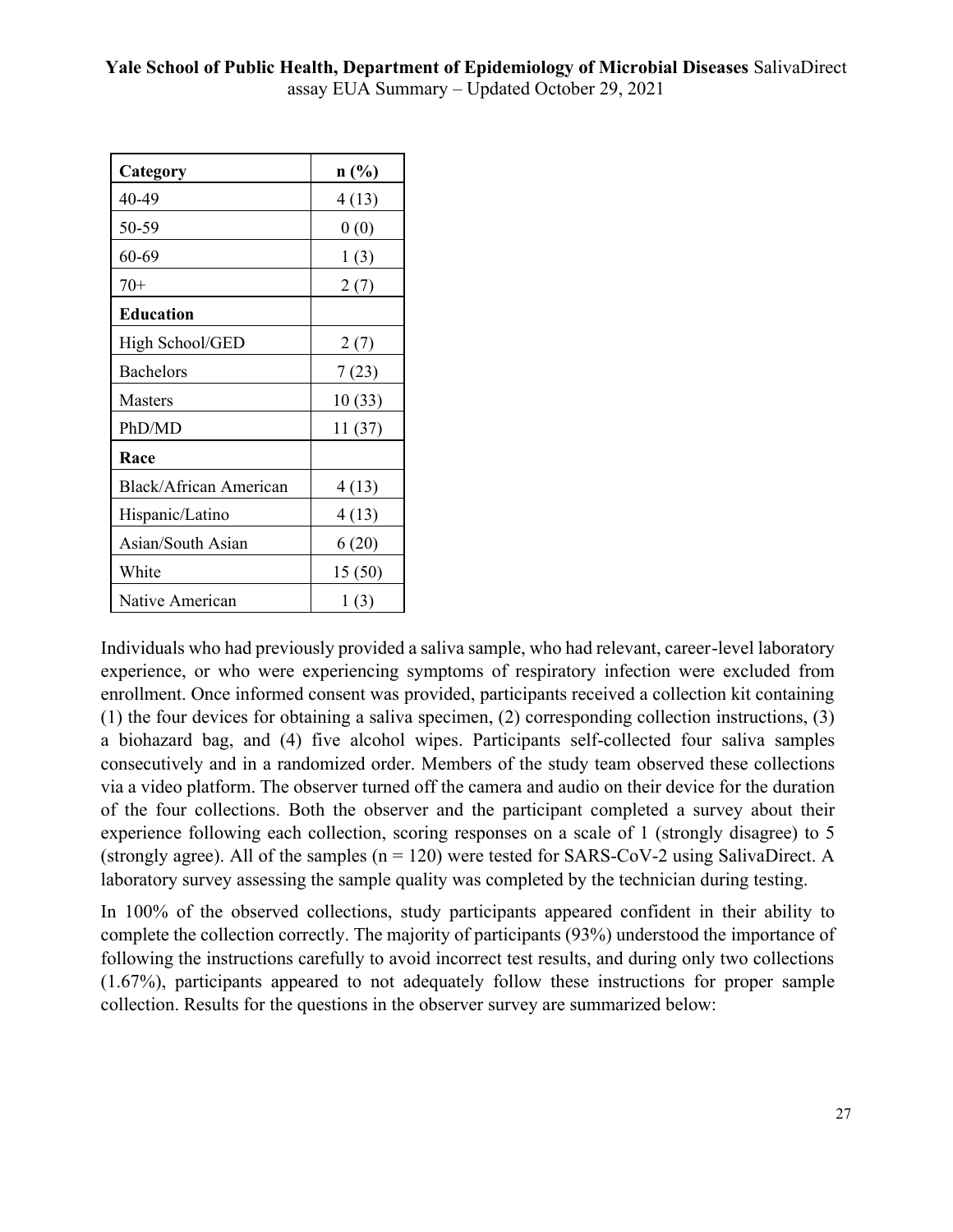# **Yale School of Public Health, Department of Epidemiology of Microbial Diseases** SalivaDirect

assay EUA Summary – Updated October 29, 2021

|                         | Collection device feed-back $(1 =$ strongly disagree, $5 =$      | <b>Straw</b> | Pipette | <b>Funnel</b> | <b>Bulb</b> |
|-------------------------|------------------------------------------------------------------|--------------|---------|---------------|-------------|
|                         | strongly agree)                                                  |              | Tip     |               | Pipette     |
| $\mathbf{1}$            | Did the study participant read the instructions?                 | 4.93         | 4.93    | 5.00          | 4.97        |
|                         | Did the study participant appear confident in their ability to   |              |         |               |             |
| $\overline{2}$          | follow the instructions?                                         | 4.20         | 4.30    | 4.30          | 4.40        |
|                         | Did the study participant properly wash their hands before and   |              |         |               |             |
| $\mathbf{3}$            | after sample collection?                                         | 4.20         | 4.27    | 4.37          | 4.60        |
|                         | Did the study participant appear to properly follow instructions |              |         |               |             |
| $\overline{\mathbf{4}}$ | for sample collection set up?                                    | 4.57         | 4.60    | 4.63          | 4.53        |
|                         | Did the study participant appear to properly follow instructions |              |         |               |             |
| 5                       | for adequate sample collection?                                  | 4.63         | 4.30    | 4.67          | 4.43        |
| 8                       | Did the study participant securely fasten the collection tube?   | 4.90         | 4.97    | 4.90          | 5.00        |
|                         | Did the study participant clean down the outside of the sample   |              |         |               |             |
| 9                       | tube following collection?                                       | 4.93         | 4.97    | 4.77          | 4.97        |
|                         | Did the study participant properly store their sample in the     |              |         |               |             |
| 10                      | biohazard bag after collection?                                  | 4.07         | 4.10    | 4.30          | 4.13        |
|                         | Did the study participant appear to struggle with any particular |              |         |               |             |
| 11                      | step? If so, explain which.                                      | 1.46         | 1.79    | 1.54          | 1.96        |

The secondary objective was to compare the quality of samples collected using each device. True saliva, which naturally pools in the mouth, can be easily handled in the laboratory. In contrast, saliva samples that are improperly collected may be problematic. It was found that every sample could be tested for SARS-CoV-2 with SalivaDirect. The internal control, RNaseP was detected in 100% of the samples collected with each of the devices, indicating an adequate specimen was collected. Laboratory survey responses confirmed that 100% of the samples were easy to pipette and of sufficient volume. Slight discoloration was noted in 18 samples (15%) and food particles were observed in 20 samples (5 participants, 16.7%), but this did not affect test results. No sample tested positive for SARS-CoV-2. Results for the questions in the laboratory survey are summarized below:

| <u>Lab questions</u> $(1 =$ strongly disagree, $5 =$ strongly |       | Pipette |        | Bulb    |         |
|---------------------------------------------------------------|-------|---------|--------|---------|---------|
| agree)                                                        | Straw | Tip     | Funnel | Pipette | Average |
| The sample was of sufficient volume (200-500 ul)              | 4.97  | 5       | 5      | 5       | 4.99    |
| The sample was easy to pipette                                | 4.87  | 4.87    | 4.87   | 4.87    | 4.87    |
| The sample was normal, true saliva                            | 4.87  | 4.87    | 4.87   | 4.87    | 4.87    |
| The sample was free from food particles                       | 4.76  | 4.76    | 4.76   | 4.76    | 4.76    |
| The sample was not unusually discolored                       | 4.80  | 4.87    | 4.83   | 4.80    | 4.83    |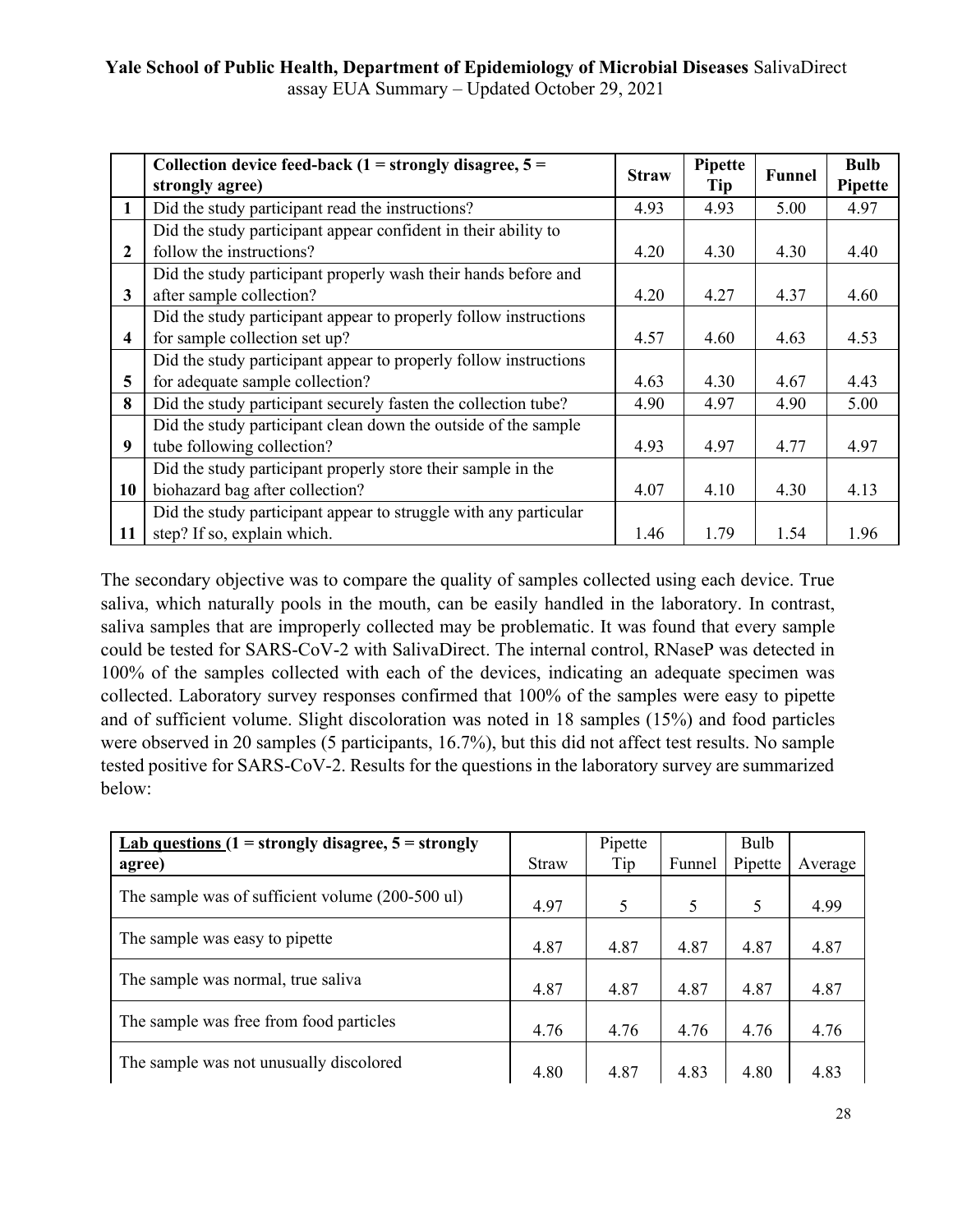| Lab questions $(1 =$ strongly disagree, $5 =$ strongly<br>agree)                                 | Straw     | Pipette<br>Tip | Funnel    | Bulb<br>Pipette | Average |
|--------------------------------------------------------------------------------------------------|-----------|----------------|-----------|-----------------|---------|
| The sample tested positive for human RNAse P                                                     | 5.00      | 5.00           | 5.00      | 5.00            | 5.00    |
| The sample tested positive for SARS-CoV-2                                                        |           |                | $\Omega$  | $\theta$        |         |
| If the sample tested positive for SARS-CoV-2, this was<br>reported back to the study participant | <b>NA</b> | NA             | <b>NA</b> | NA              | NA      |

The results from this study demonstrate that users are able to comprehend the instructions for the four different saliva collection devices as well as collect an adequate specimen for SARS-CoV-2 testing with the SalivaDirect.

## **FDA SARS-CoV-2 Reference Panel Testing**

The evaluation of sensitivity and MERS-CoV cross-reactivity was performed using reference material (T1), blinded samples and a standard protocol provided by the FDA. The study included a range finding study and a confirmatory study for LoD. Blinded sample testing was used to establish specificity and to confirm the LoD. For the study, the ThermoFisher Scientific proteinase K, ThermoFisher Scientific TaqPath RT-PCR kit, and Bio-Rad CFX96 Touch instrument were utilized. The results are summarized in the following Table.

**Summary of LoD Confirmation Result using the FDA SARS-CoV-2 Reference Panel** 

| <b>Reference Materials Provided by FDA</b> | <b>Specimen Type</b><br><b>Product LoD</b> |                  | <b>Cross-Reactivity</b> |  |
|--------------------------------------------|--------------------------------------------|------------------|-------------------------|--|
| SARS-CoV-2                                 | Saliva                                     | $1.8x104$ NDU/mL | N/A                     |  |
| MERS-CoV                                   |                                            | $\rm N/A$        | ND                      |  |

NDU/mL = RNA NAAT detectable units/mL

N/A: Not applicable

ND: Not detected

#### **LIMITATIONS**

- Negative results for SARS-CoV-2 RNA from saliva should be confirmed by testing of an alternative specimen type if clinically indicated.
- · The performance of this test was established based on the evaluation of a limited number of clinical specimens. Clinical performance has not been established in all circulating variants but is anticipated to be reflective of the prevalent variants in circulation at the time and location of the clinical evaluation. Performance at the time of testing may vary depending